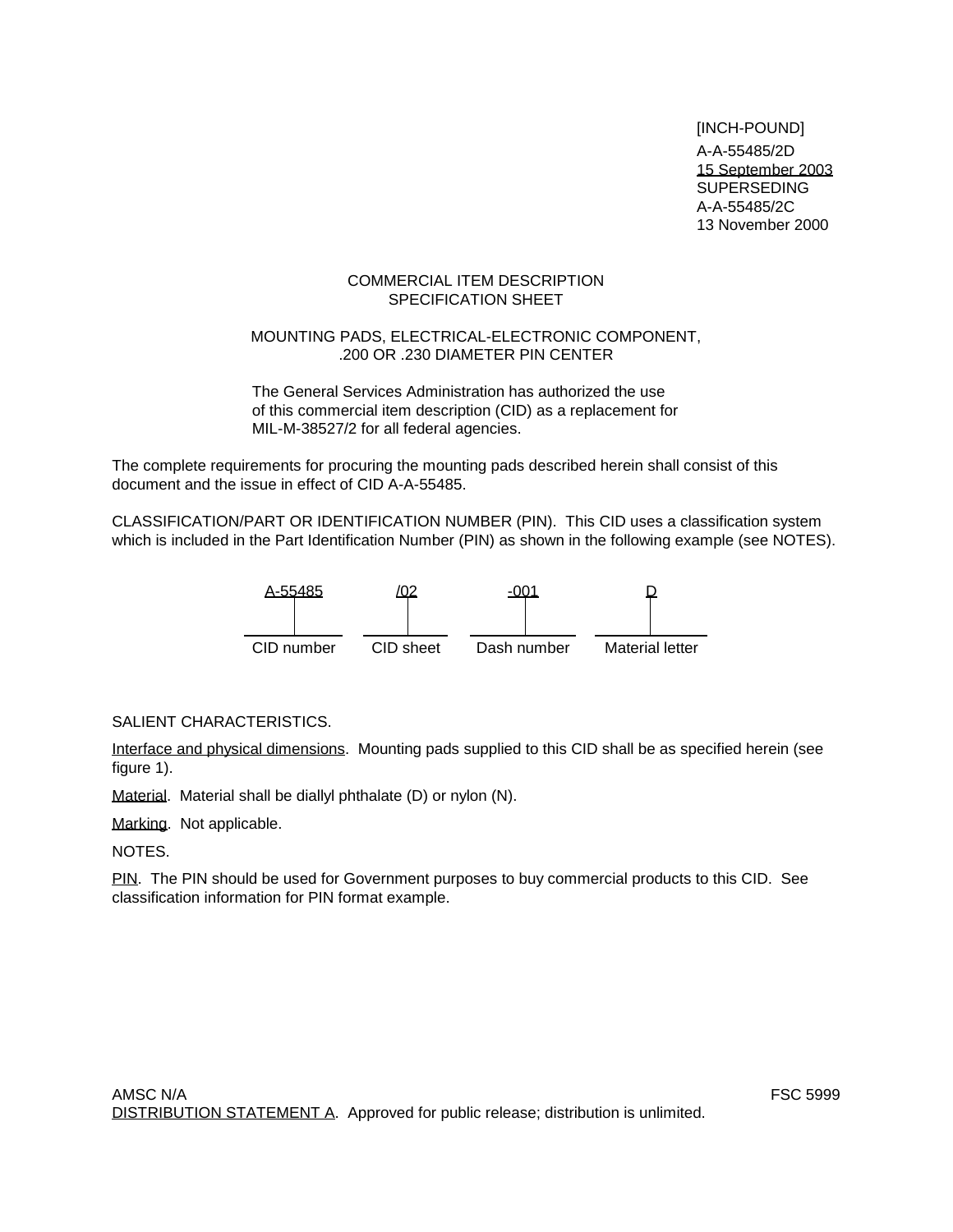



FIGURE 1. Configurations and dimensions.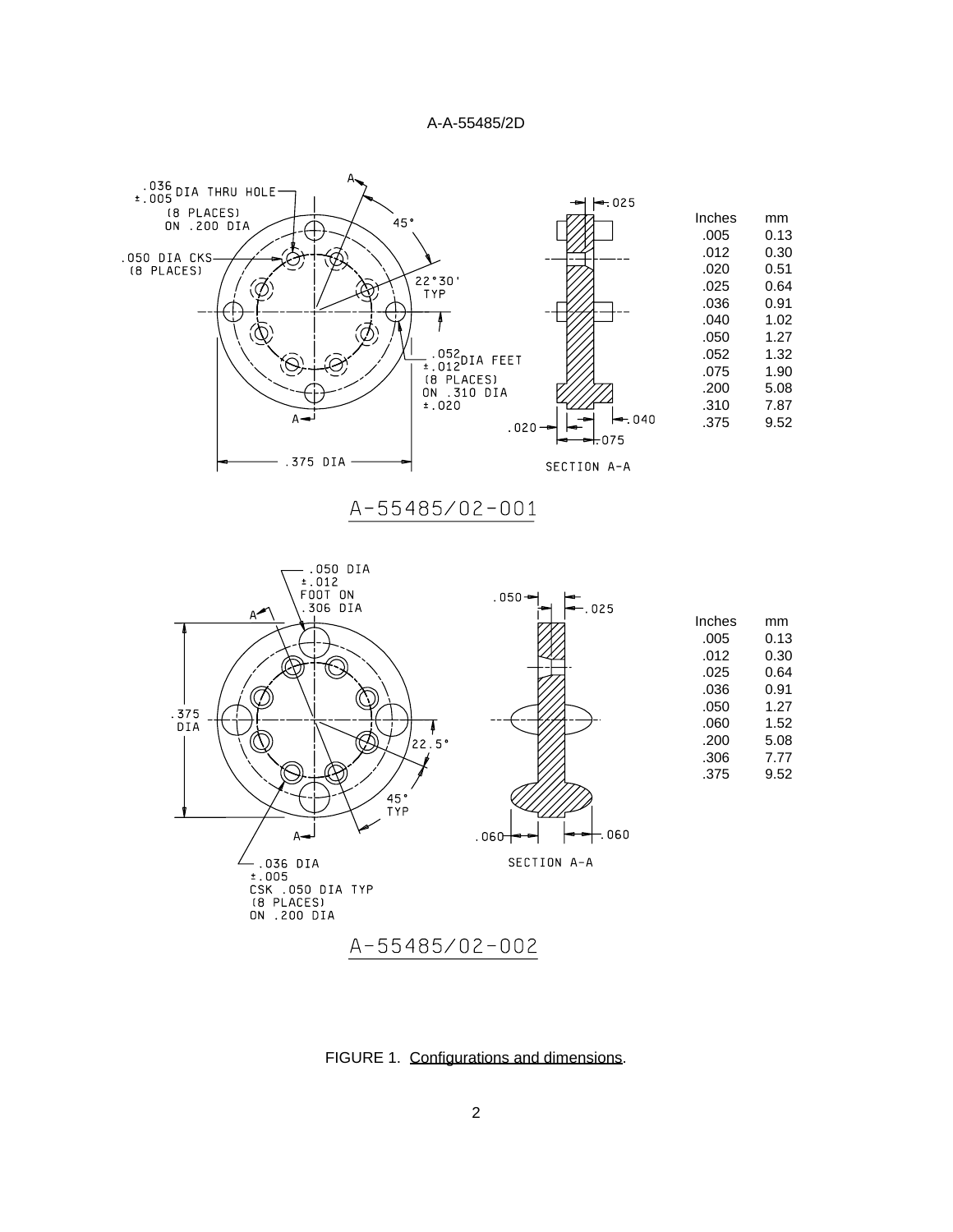

FIGURE 1. Configurations and dimensions - Continued.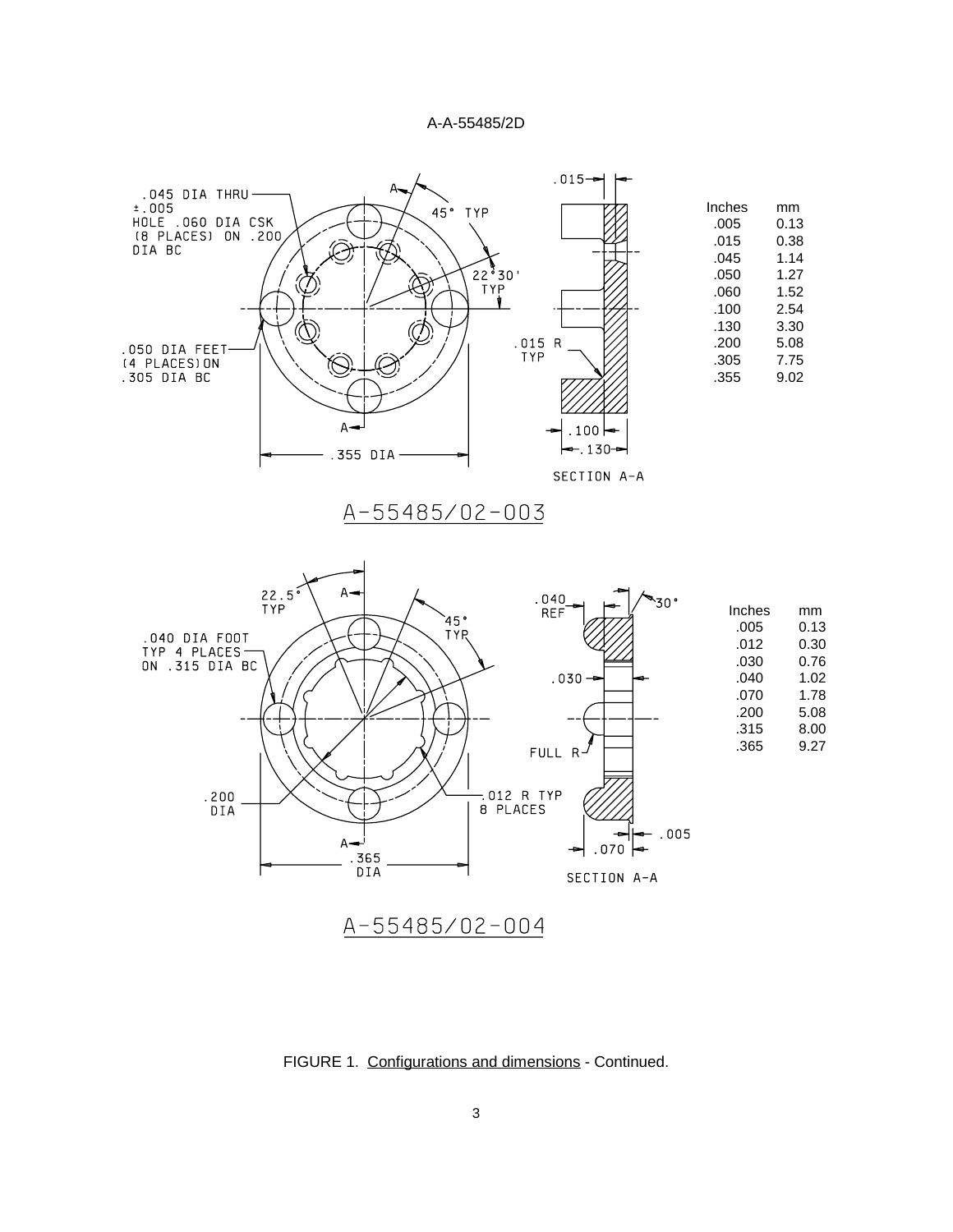

A-55485/02-005



FIGURE 1. Configurations and dimensions - Continued.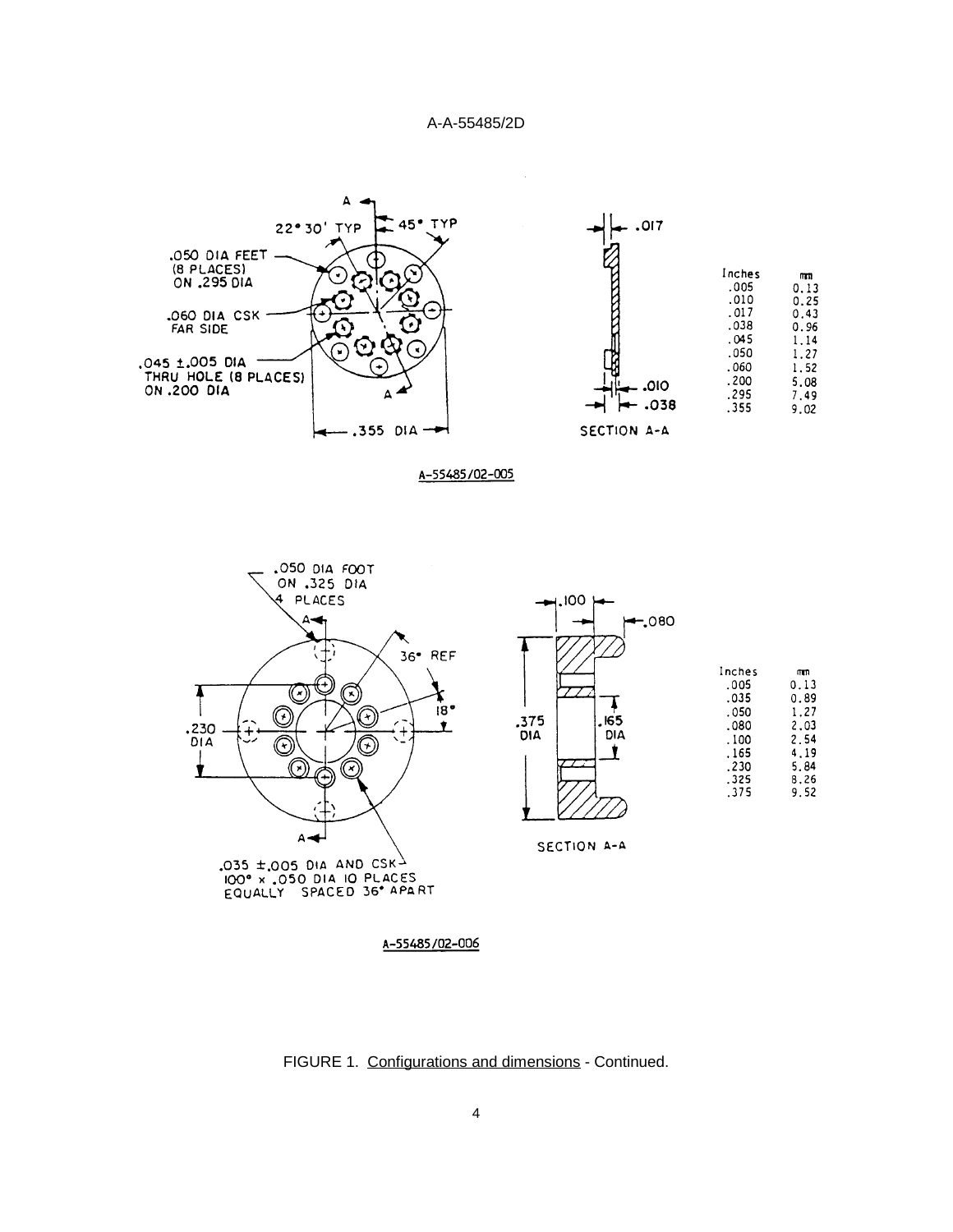

FIGURE 1. Configurations and dimensions - Continued.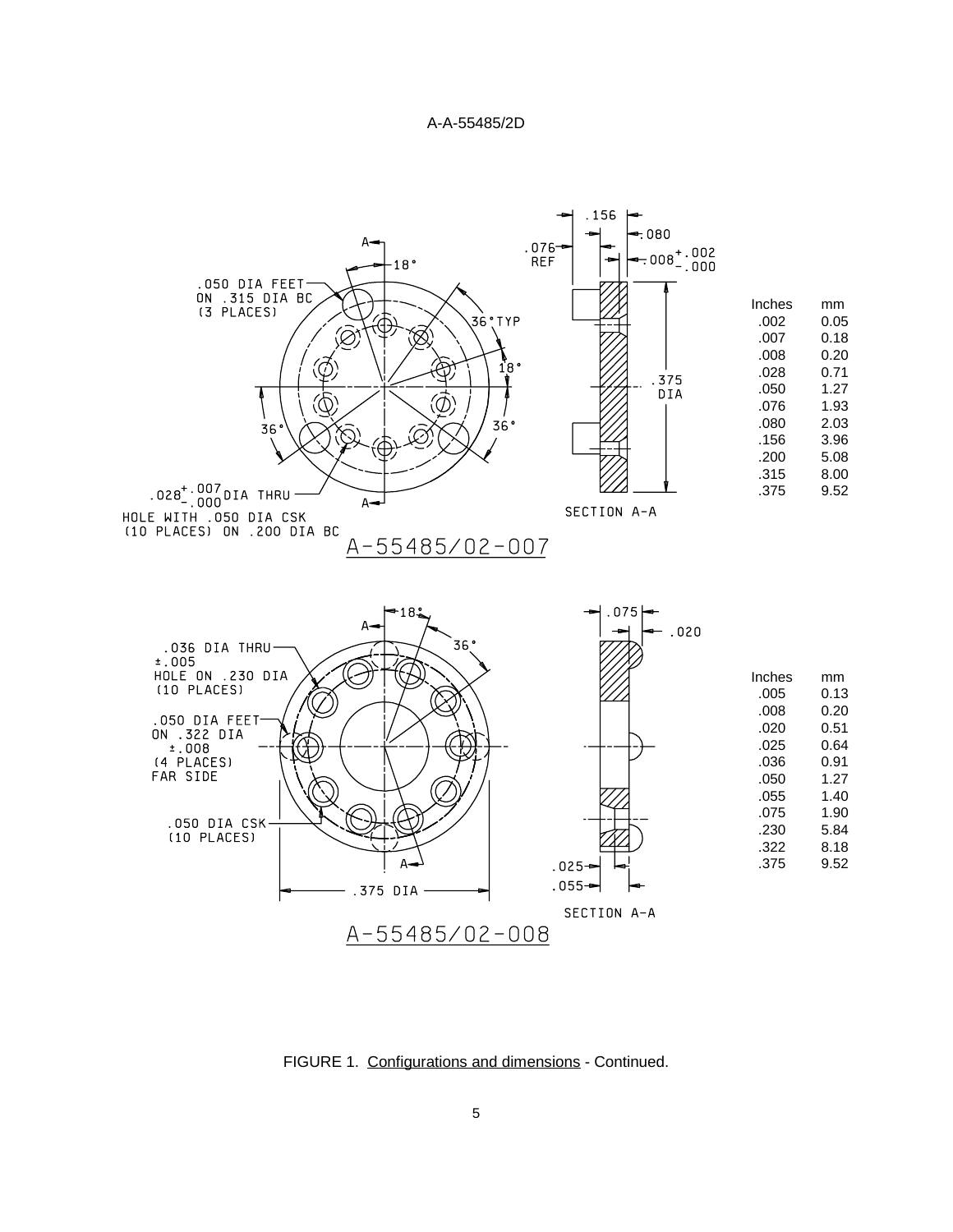

| Inches | mm   |
|--------|------|
| .015   | 0.38 |
| .030   | 0.76 |
| .040   | 1.02 |
| .250   | 6.35 |
| .315   | 8.00 |
| .365   | 9.27 |



| Inches | mm   |
|--------|------|
| .005   | 0.13 |
| .010   | 0.25 |
| .025   | 0.64 |
| .050   | 1.27 |
| .075   | 1.90 |
| .100   | 2.54 |
| .200   | 5.08 |
| .340   | 8.64 |

FIGURE 1. Configurations and dimensions - Continued.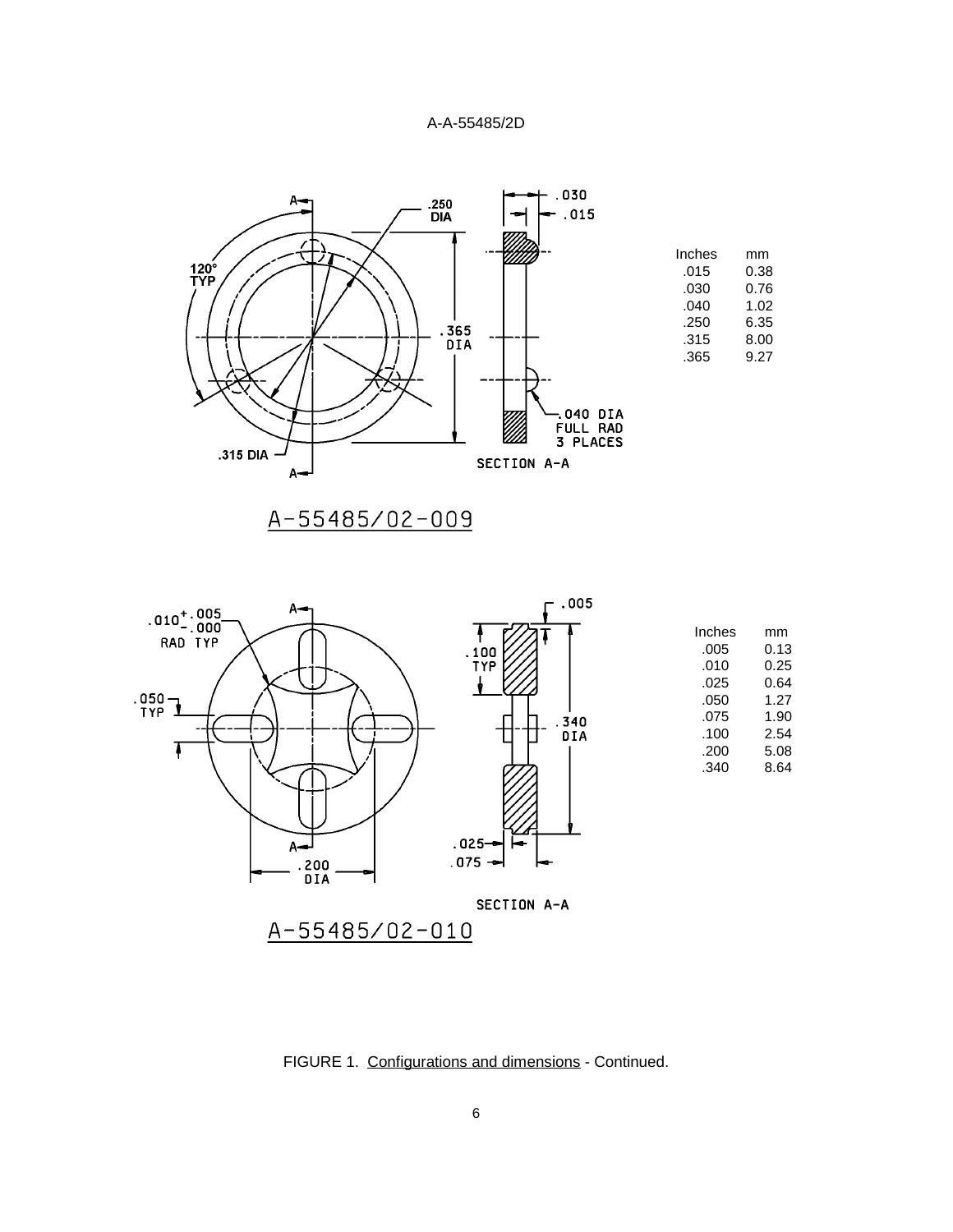

FIGURE 1. Configurations and dimensions - Continued.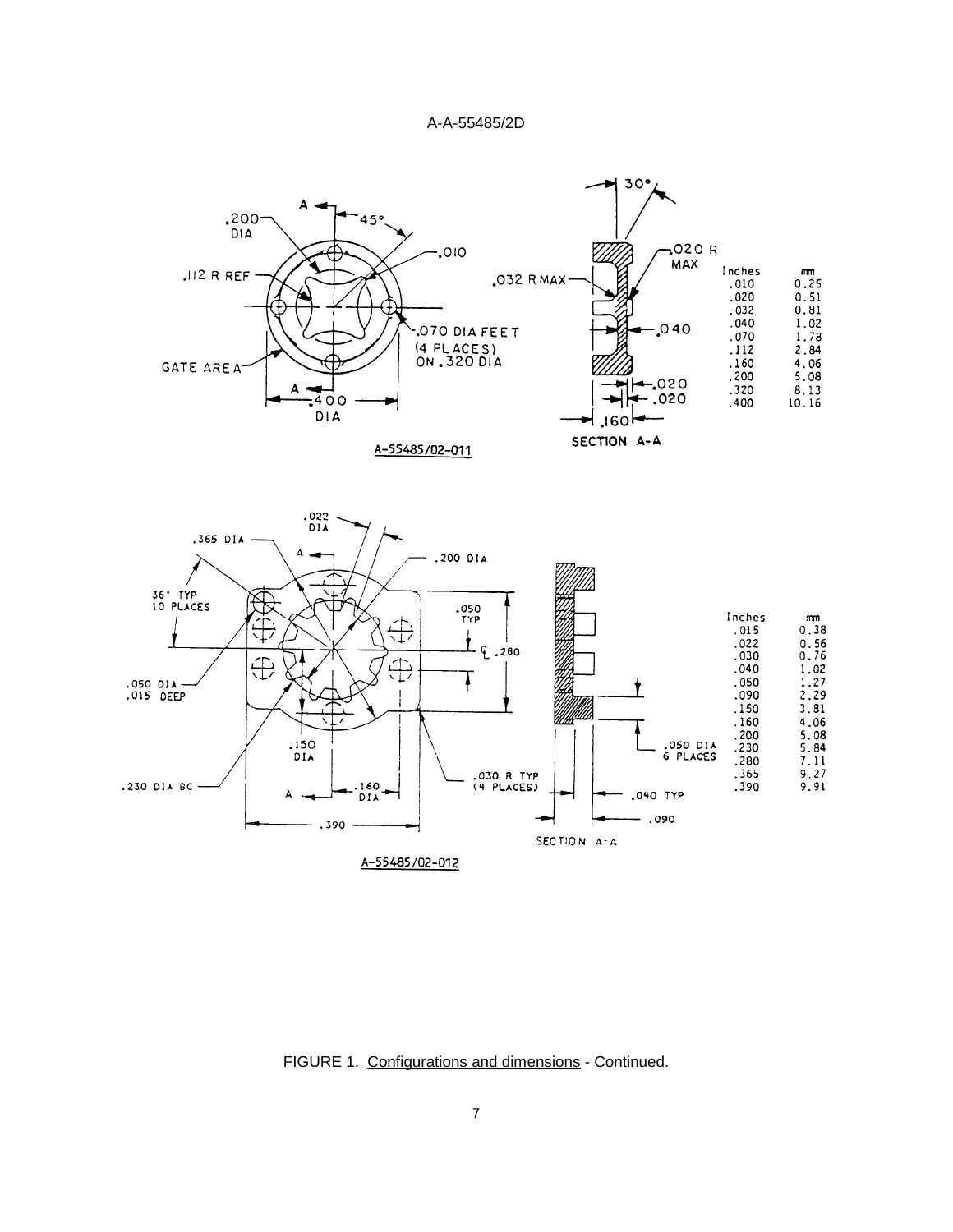



FIGURE 1. Configurations and dimensions - Continued.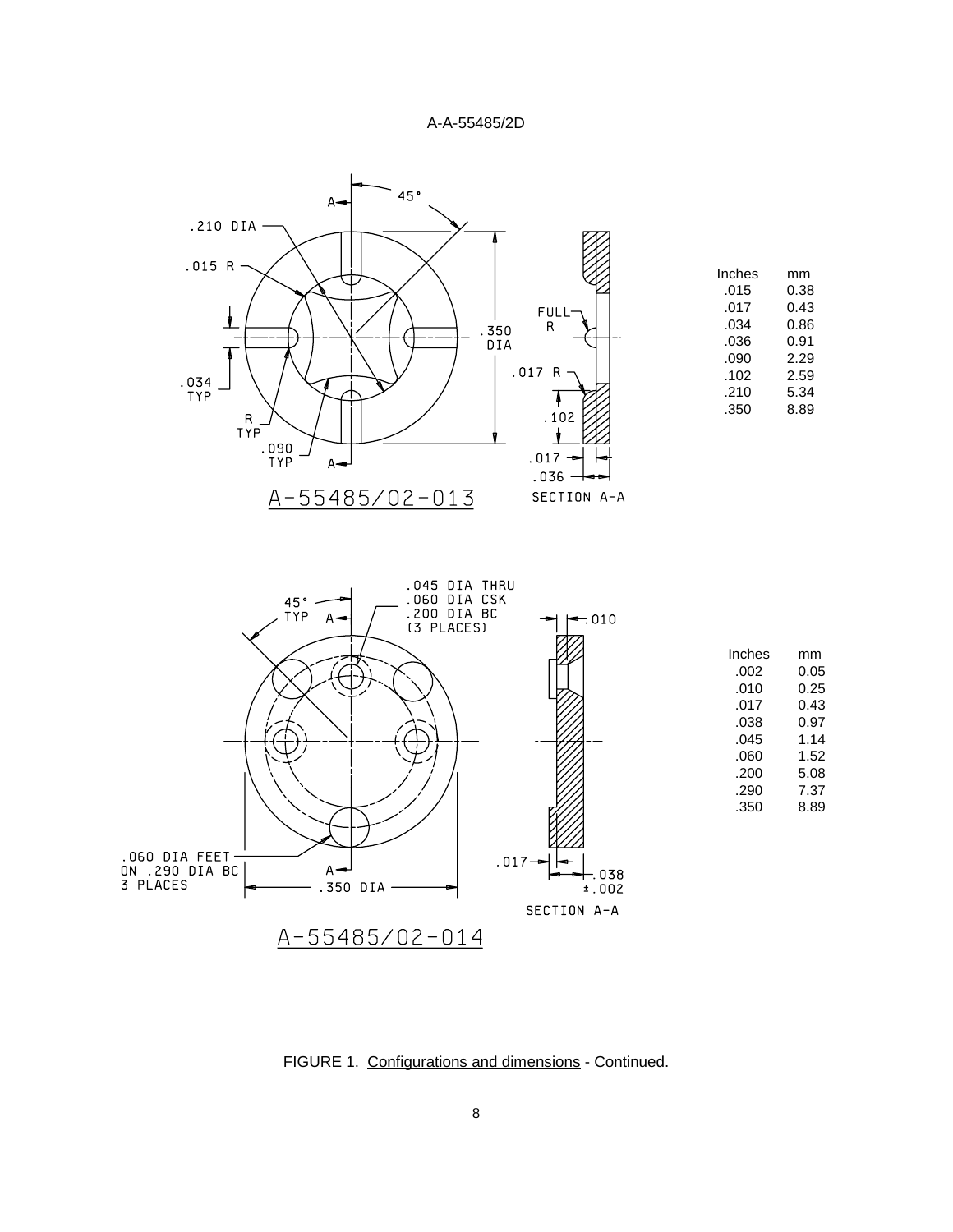



FIGURE 1. Configurations and dimensions - Continued.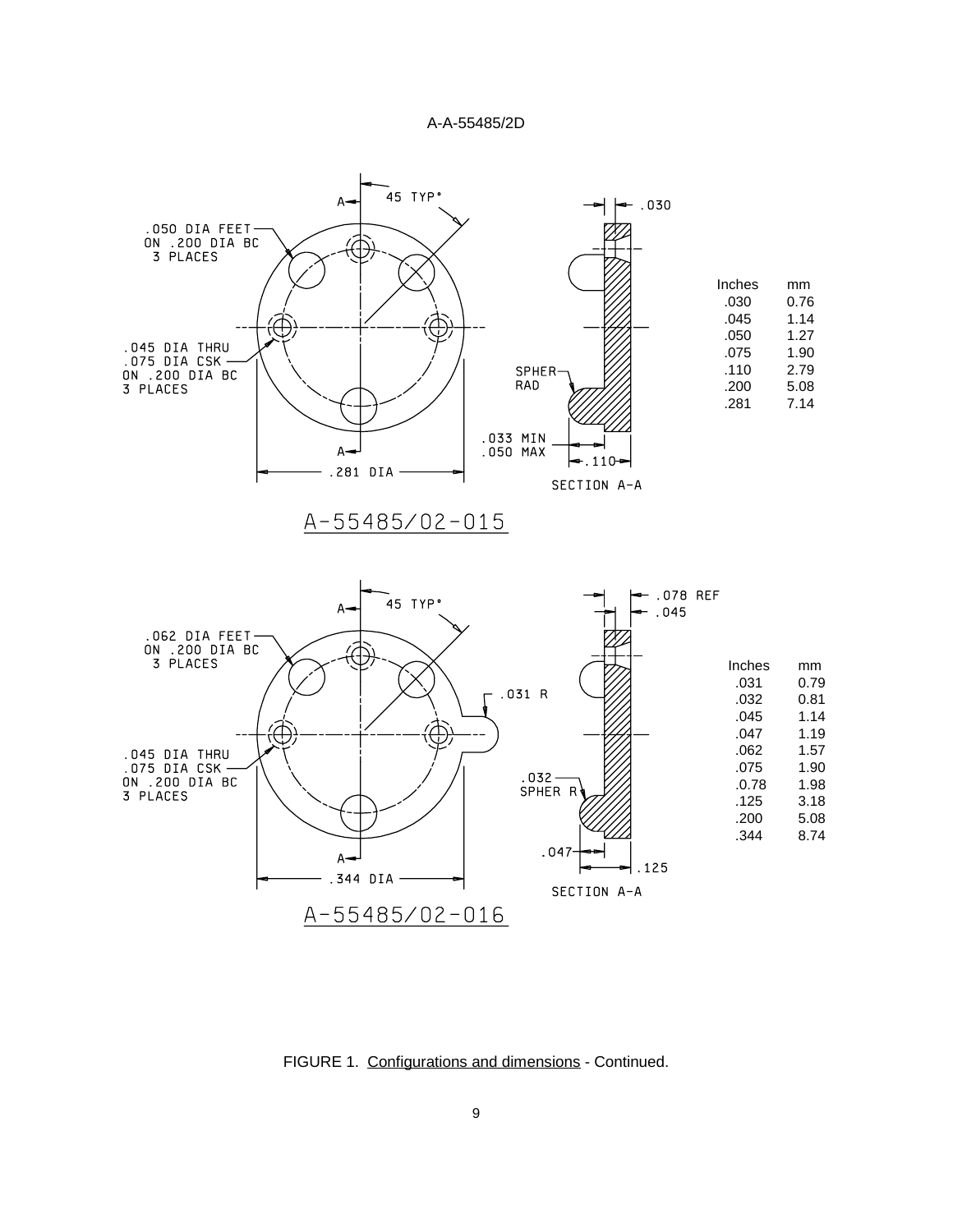



FIGURE 1. Configurations and dimensions - Continued.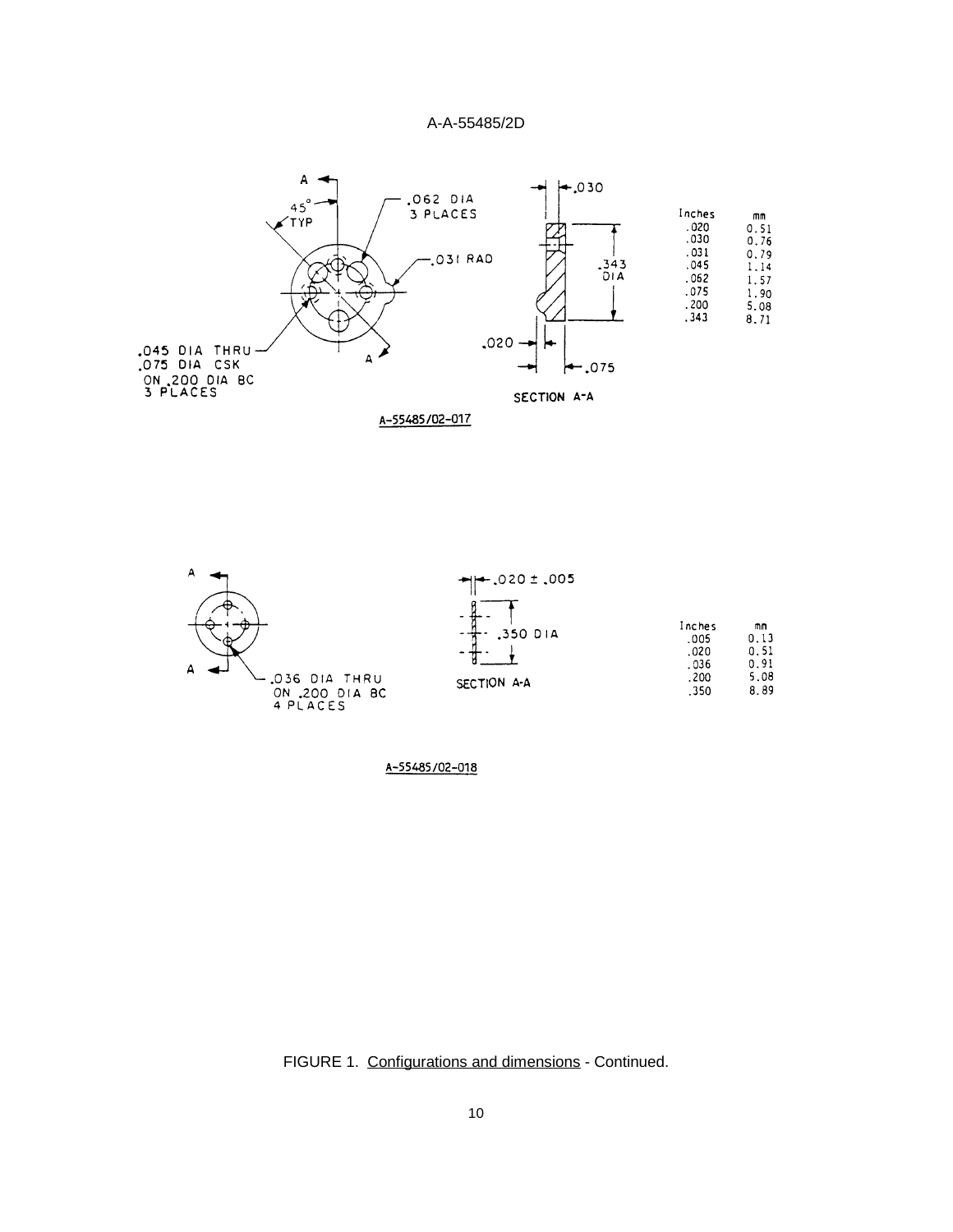

FIGURE 1. Configurations and dimensions - Continued.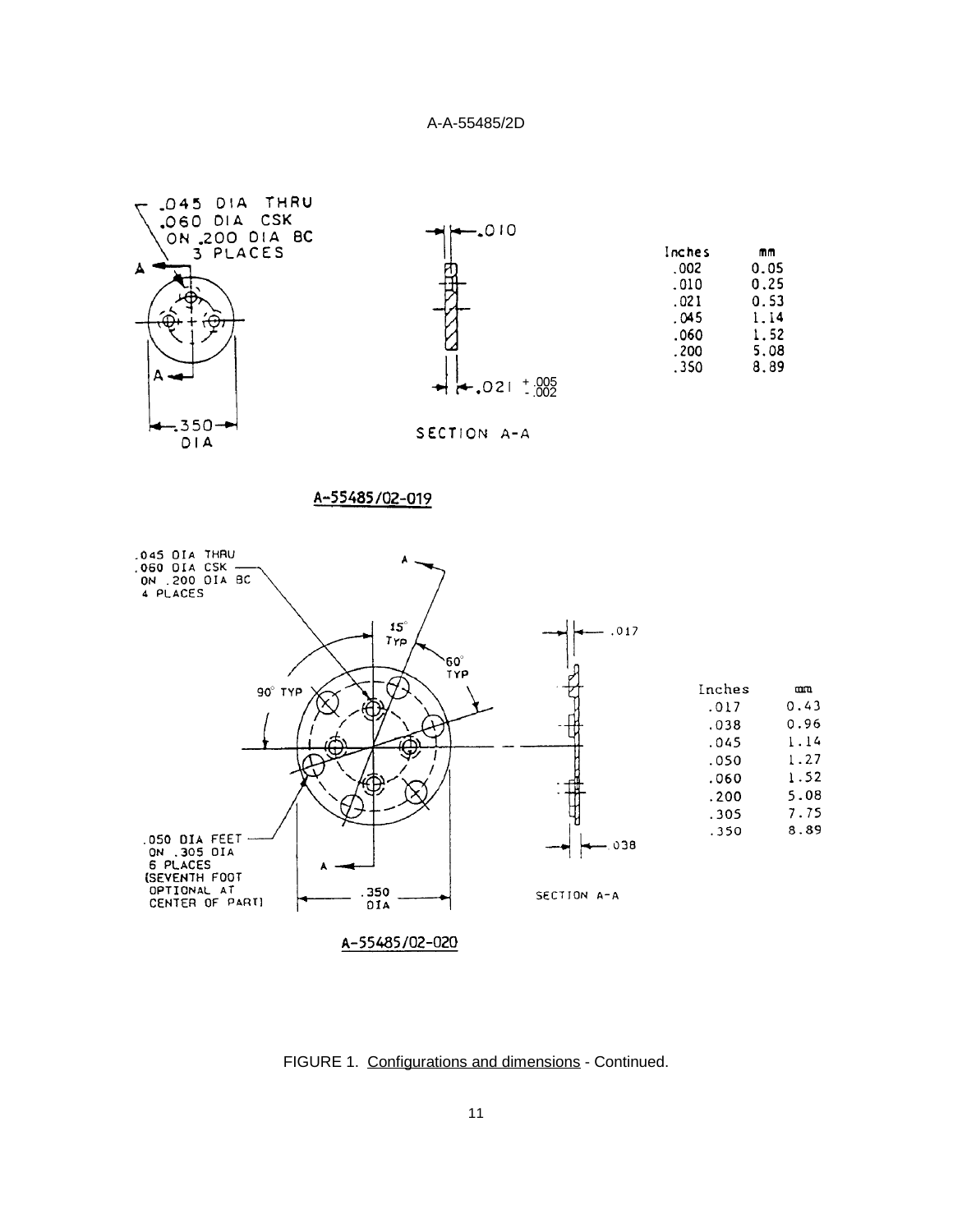



FIGURE 1. Configurations and dimensions - Continued.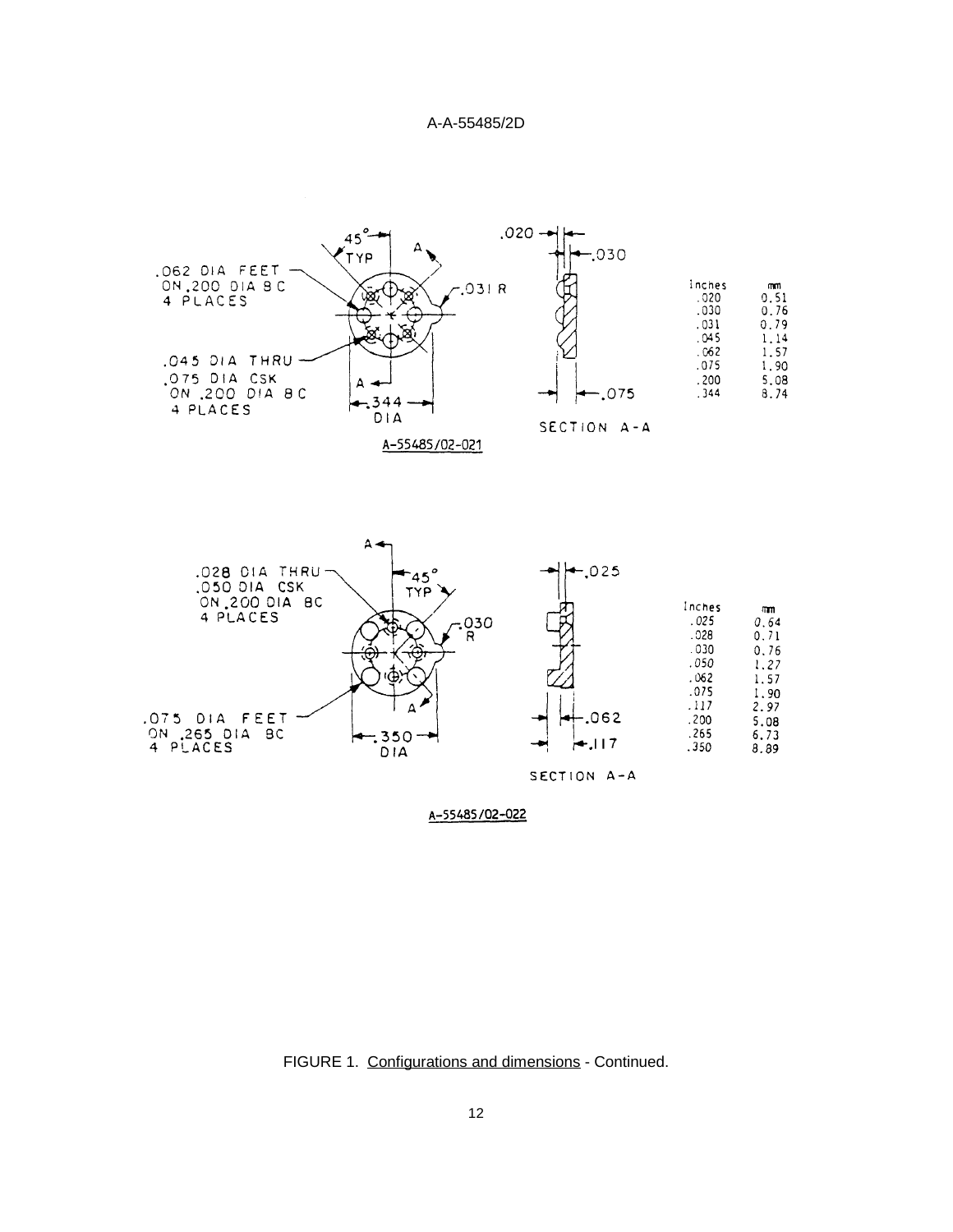

A-55485/02-023



FIGURE 1. Configurations and dimensions - Continued.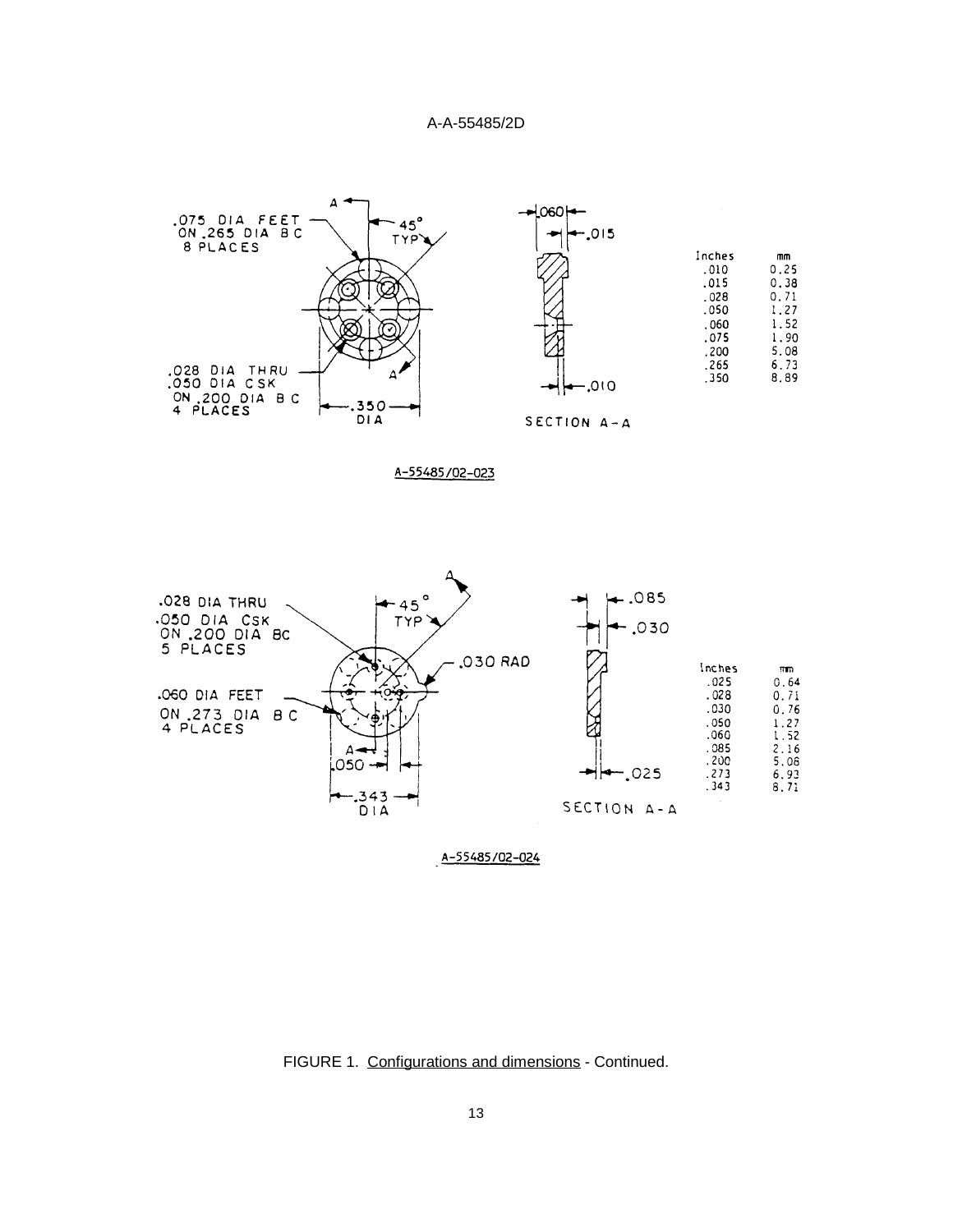



FIGURE 1. Configurations and dimensions - Continued.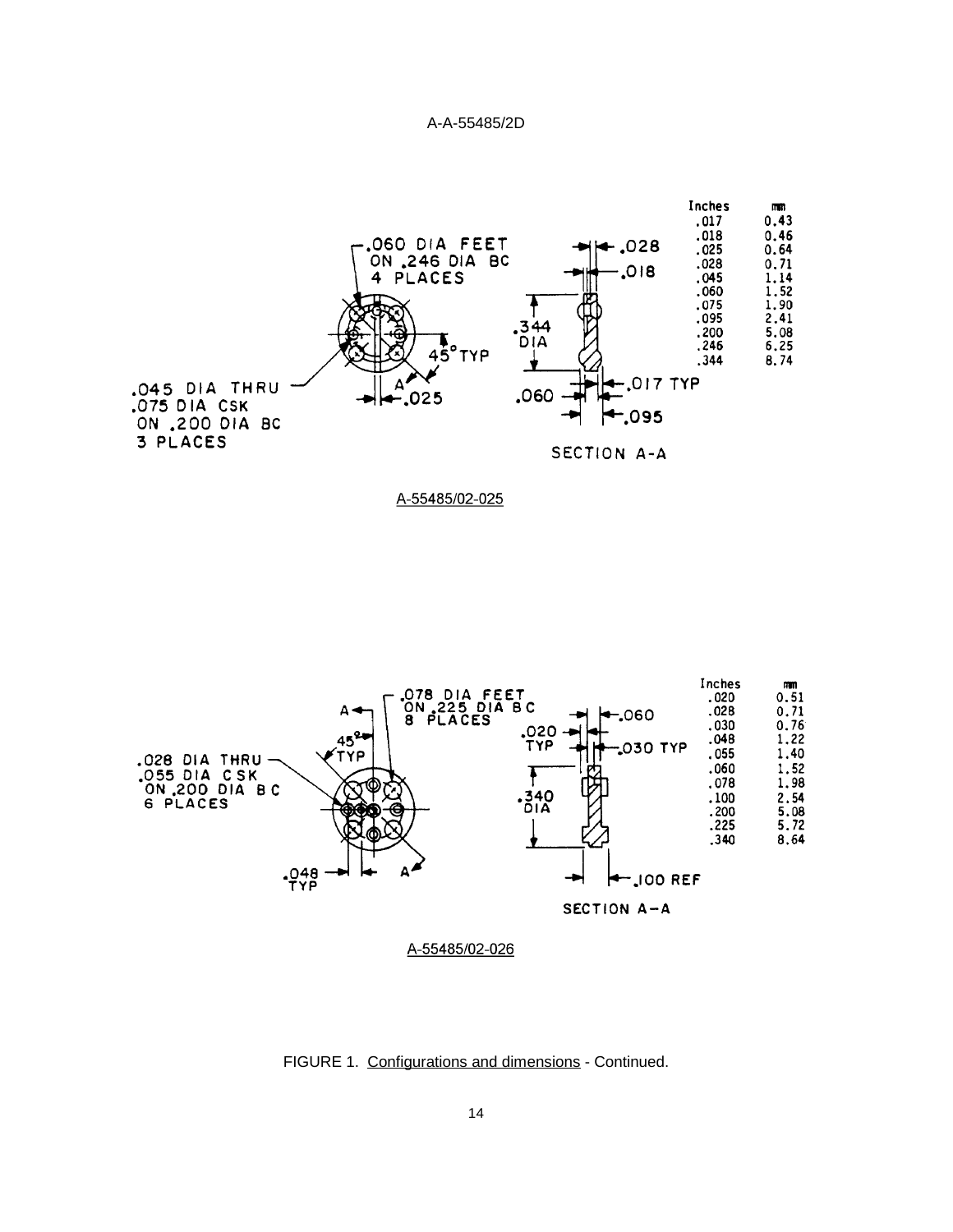



FIGURE 1. Configurations and dimensions - Continued.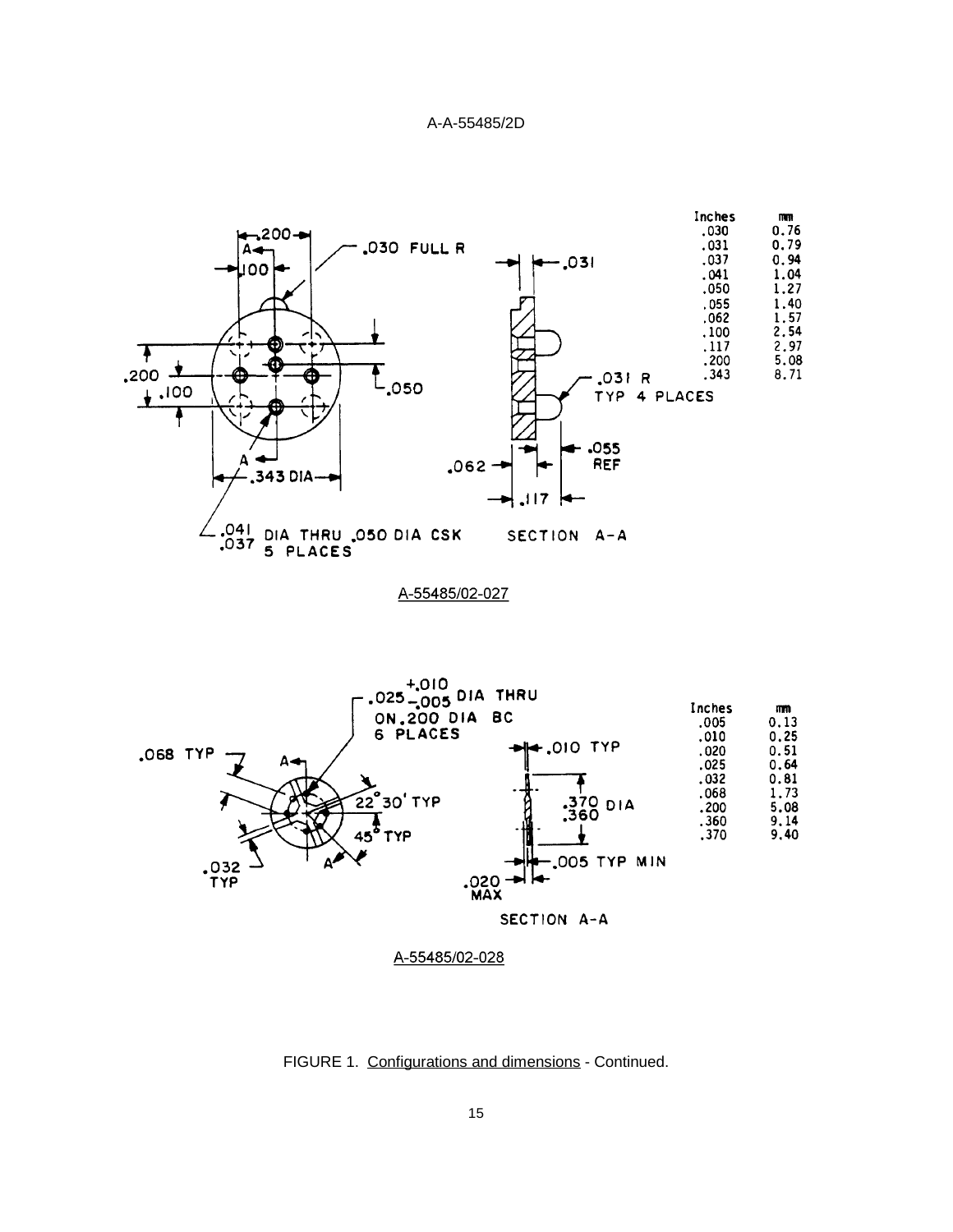



A-55485/02-029



FIGURE 1. Configurations and dimensions - Continued.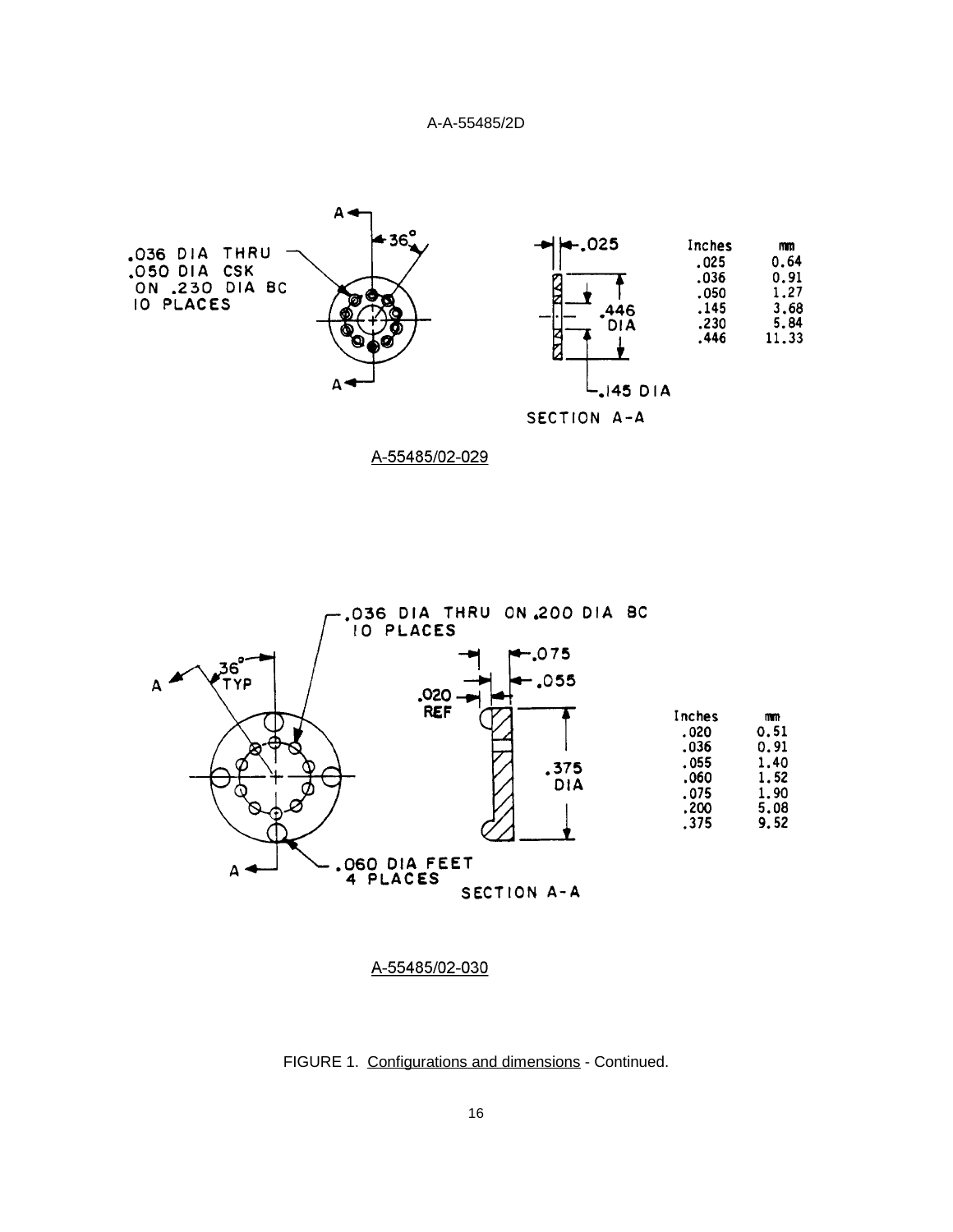

A-55485/02-031



FIGURE 1. Configurations and dimensions - Continued.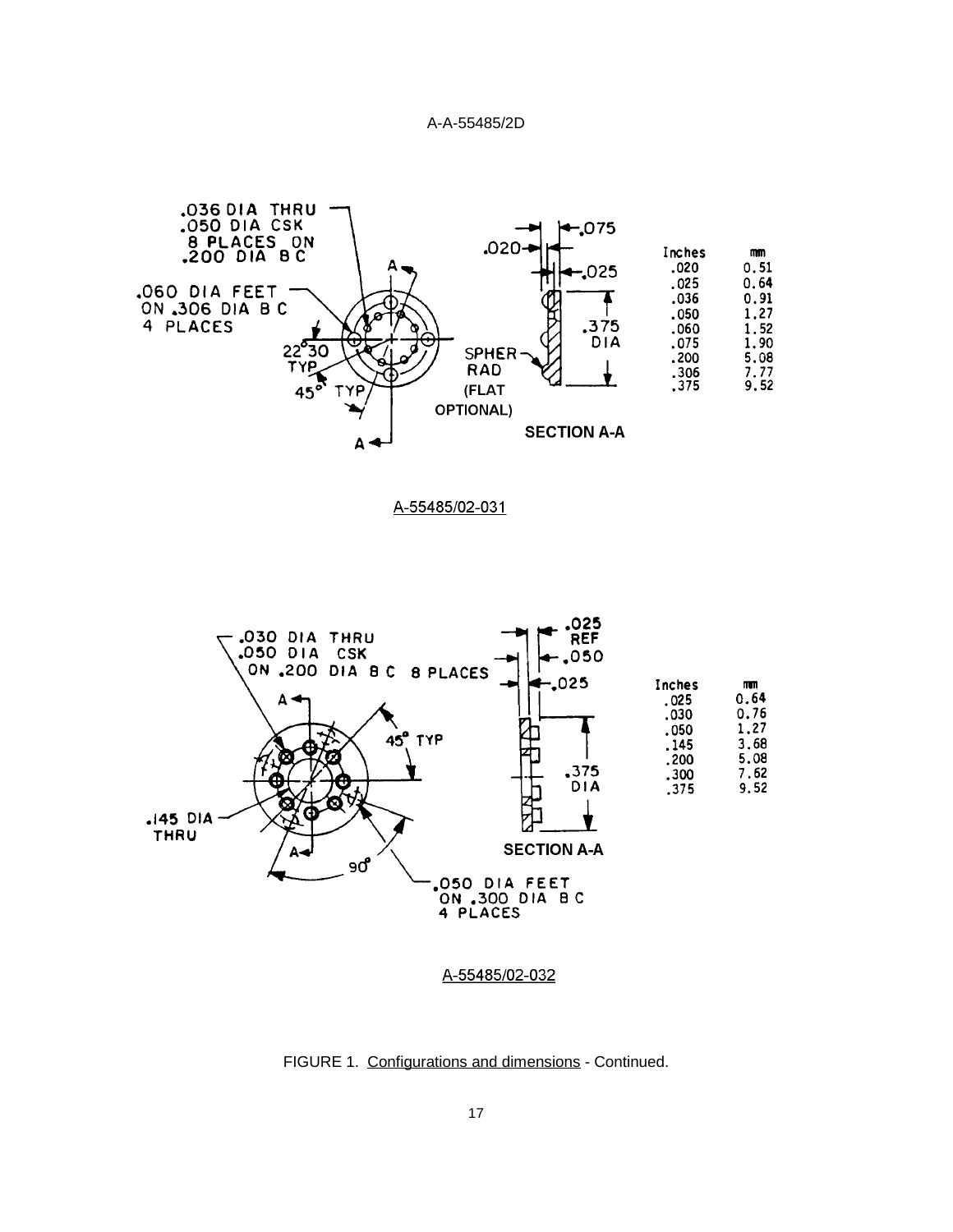

A-55485/02-033



FIGURE 1. Configurations and dimensions - Continued.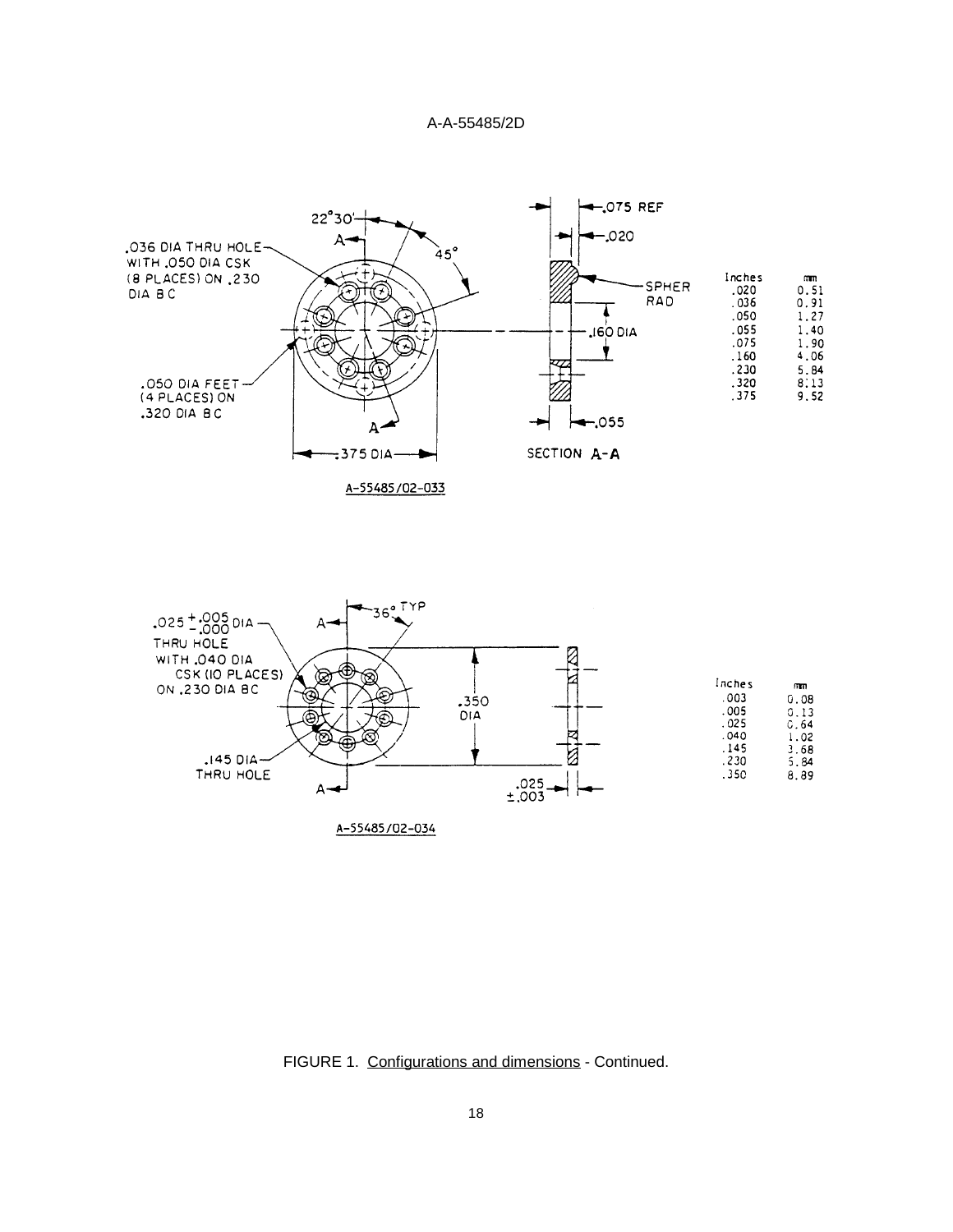



FIGURE 1. Configurations and dimensions - Continued.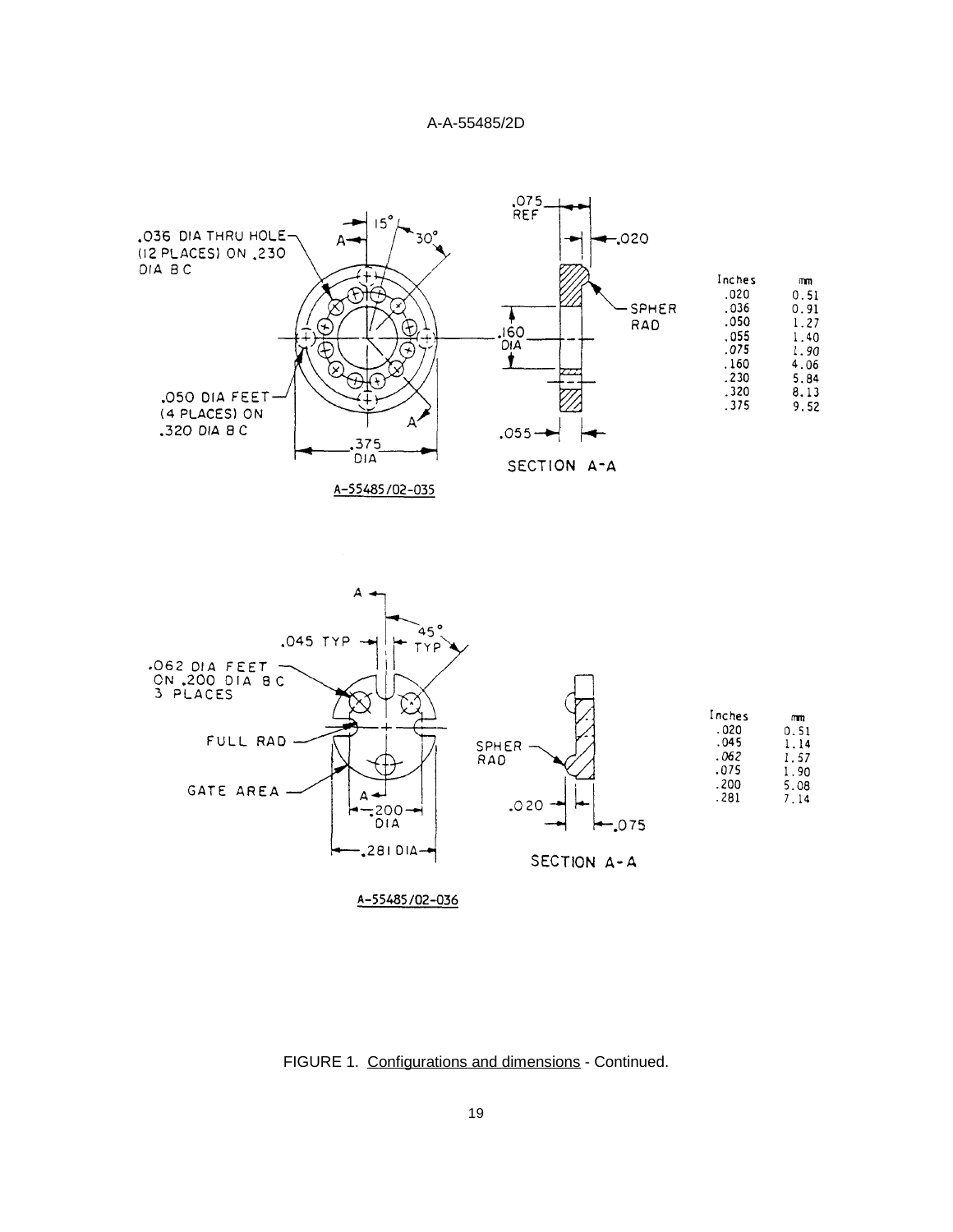

FIGURE 1. Configurations and dimensions - Continued.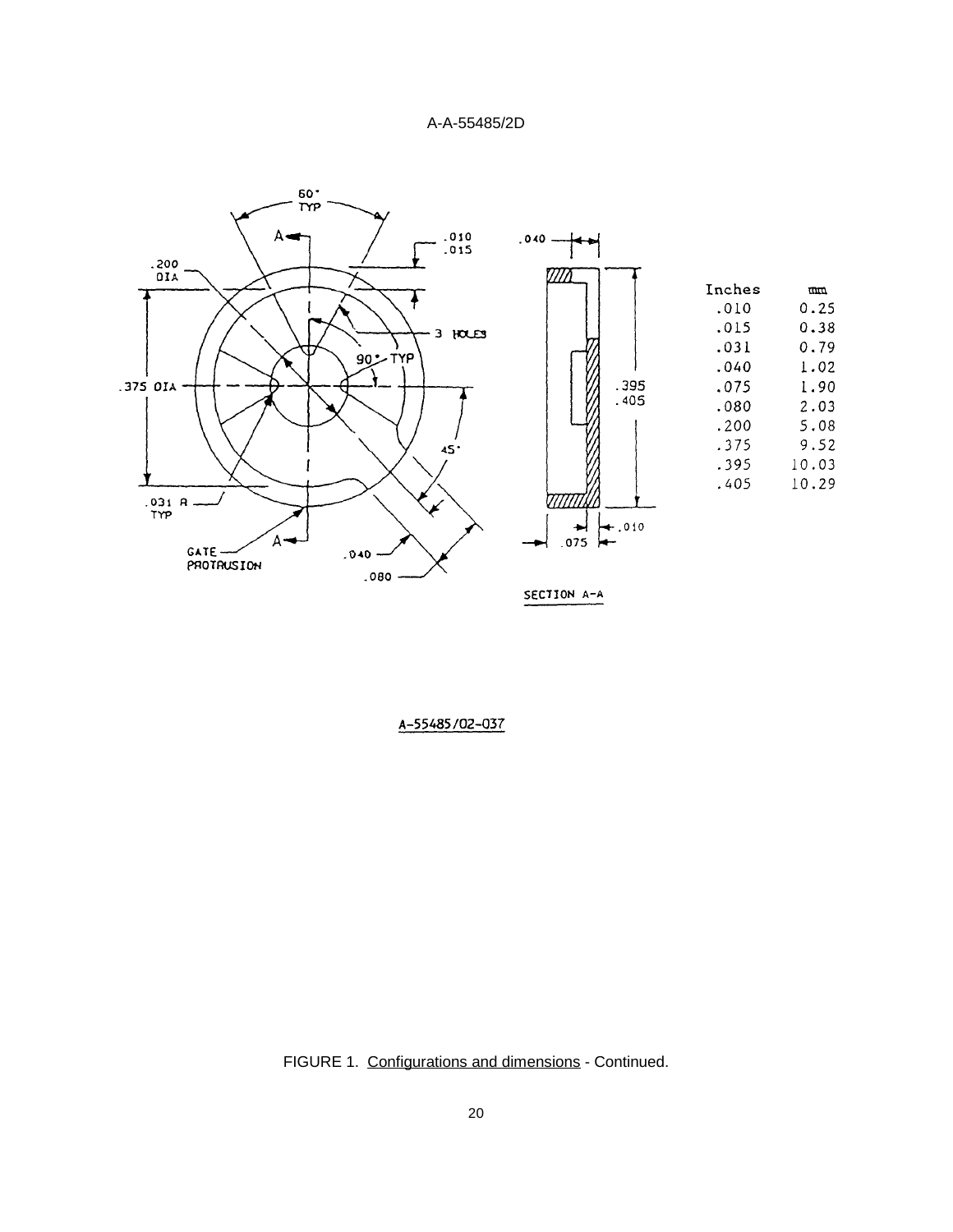



| ruches | mm   |
|--------|------|
| . 012  | 0.30 |
| .015   | 0.38 |
| . 030  | 0.76 |
| .060   | 1.52 |
| .090   | 2.29 |
| . 183  | 4.65 |
| .330   | 8.38 |
|        |      |
|        |      |
|        |      |



FIGURE 1. Configurations and dimensions - Continued.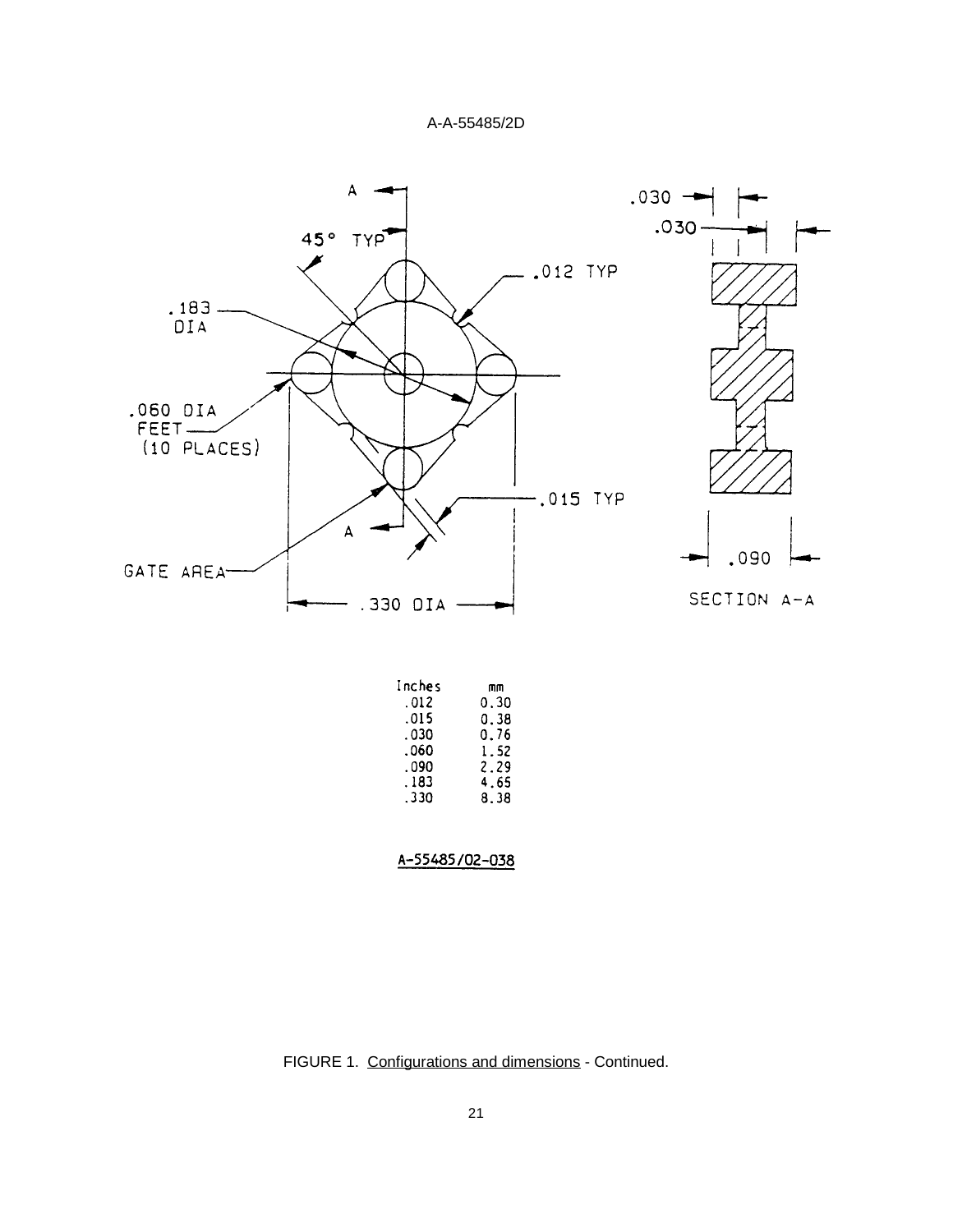

FIGURE 1. Configurations and dimensions - Continued.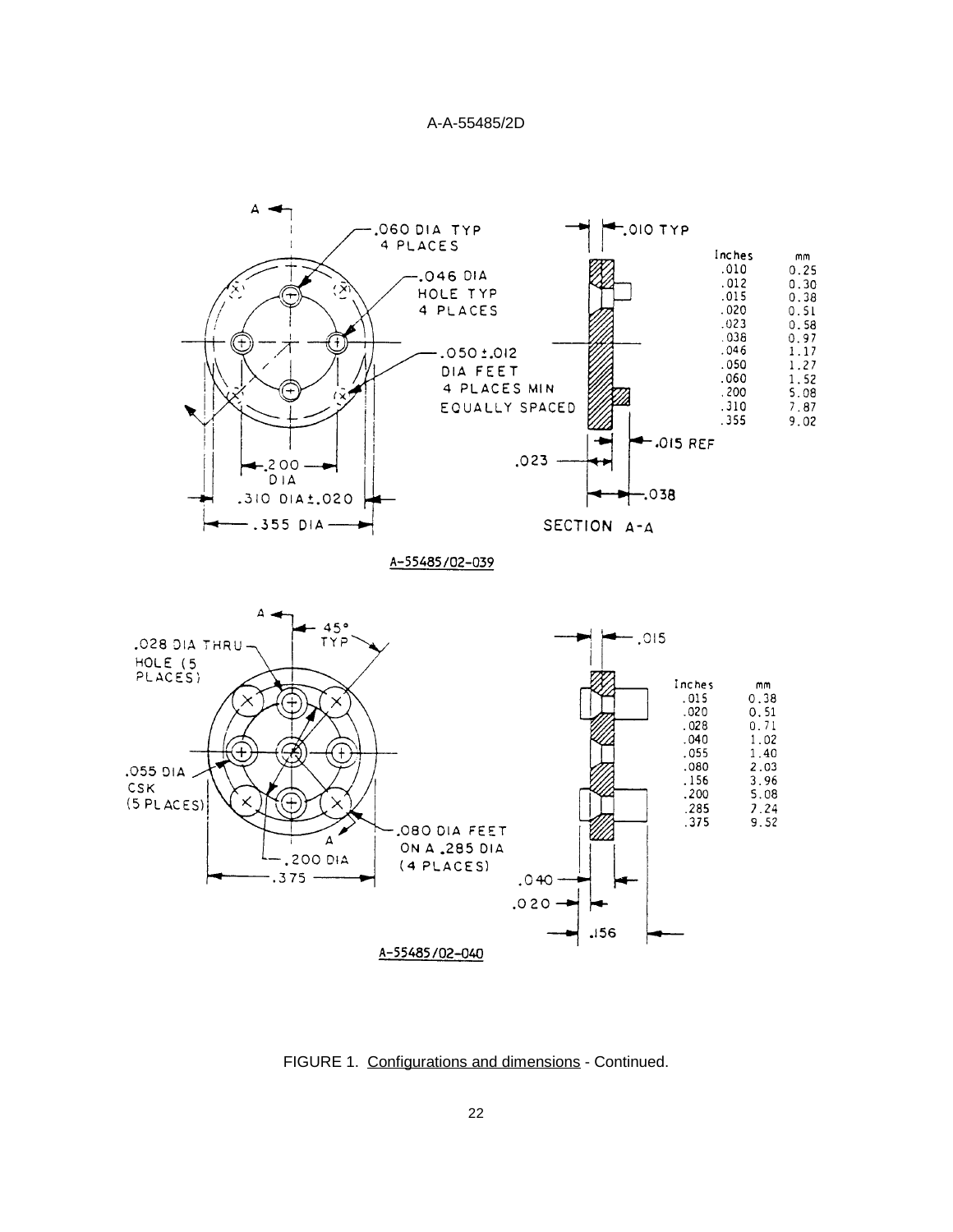

FIGURE 1. Configurations and dimensions - Continued.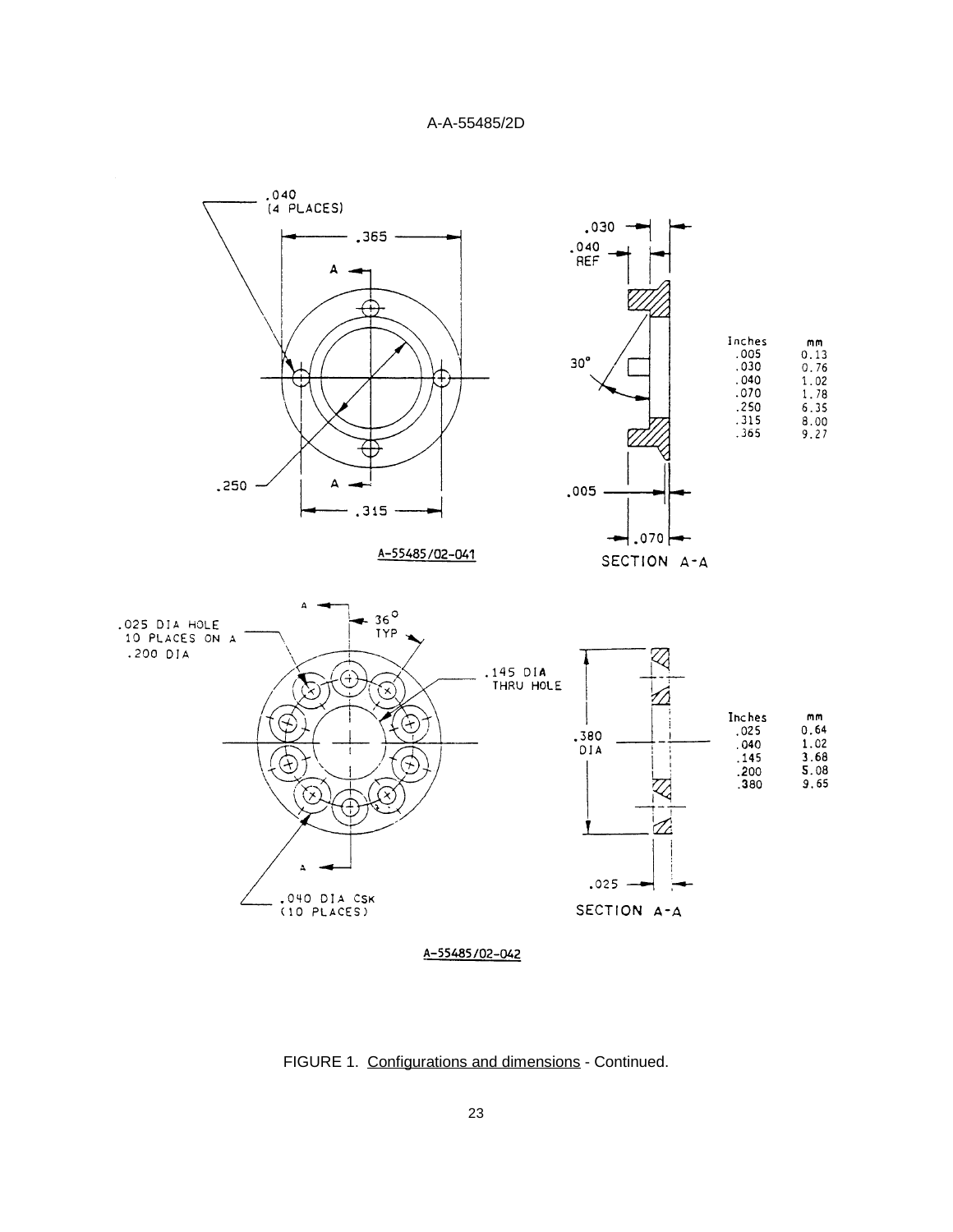

SECTION A-A

FIGURE 1. Configurations and dimensions - Continued.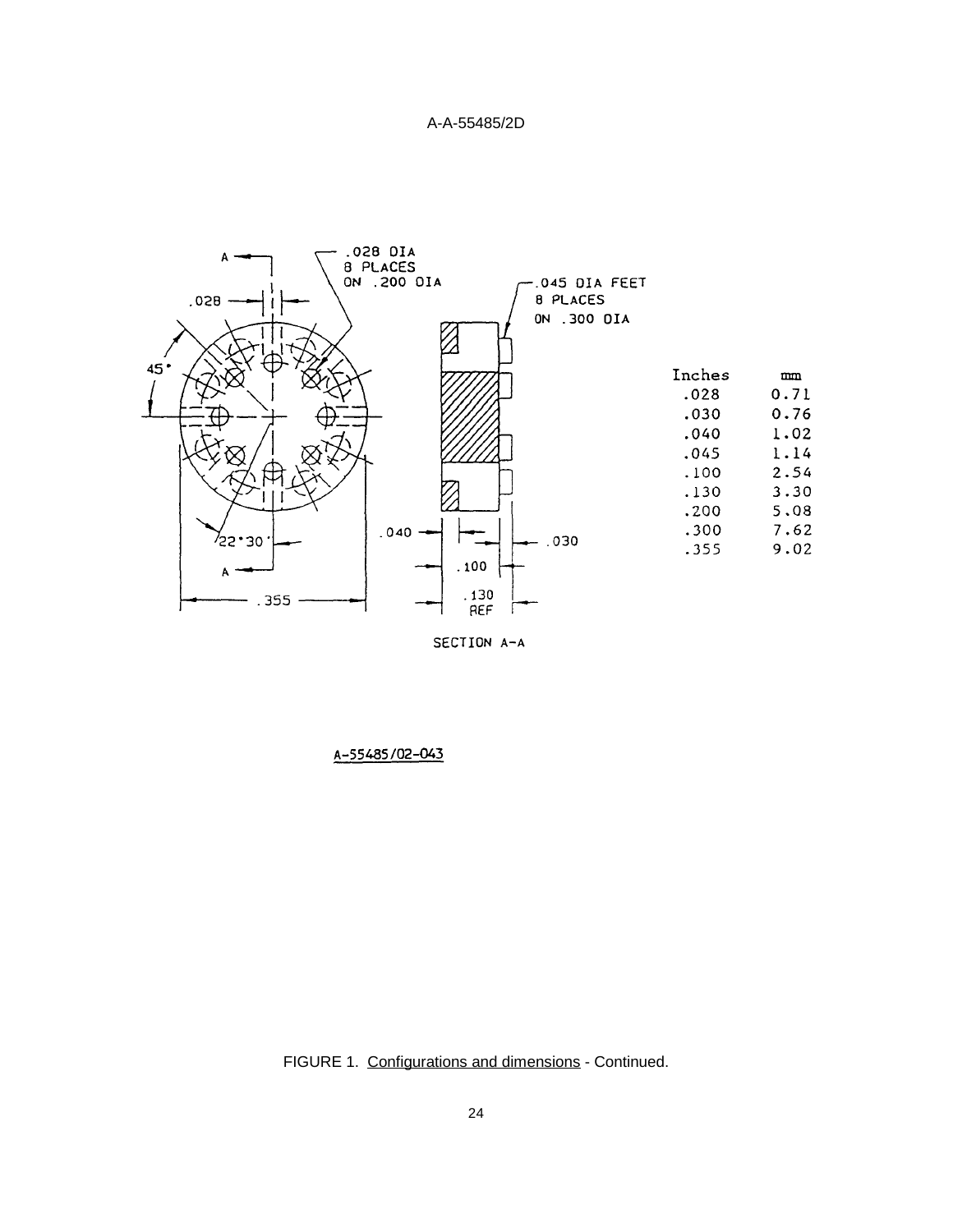

FIGURE 1. Configurations and dimensions - Continued.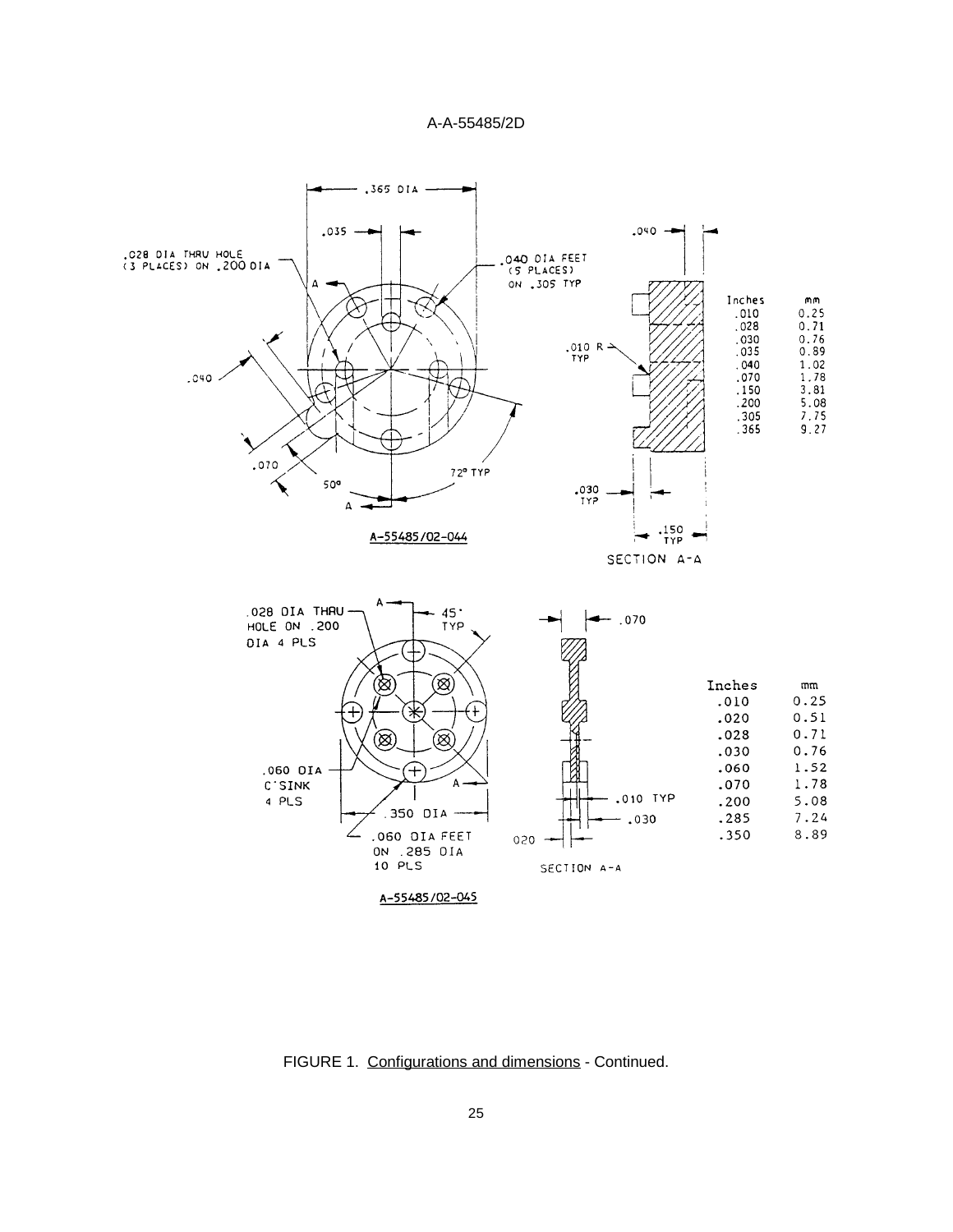



SECTION A-A

| Inches | mm   |
|--------|------|
| .010   | 0.25 |
| . 020  | 0.51 |
| .025   | 0.64 |
| .050   | 1.27 |
| .062   | 1.57 |
| . 100  | 2.54 |
| . 300  | 7.62 |
| .370   | 9.40 |
|        |      |

FIGURE 1. Configurations and dimensions - Continued.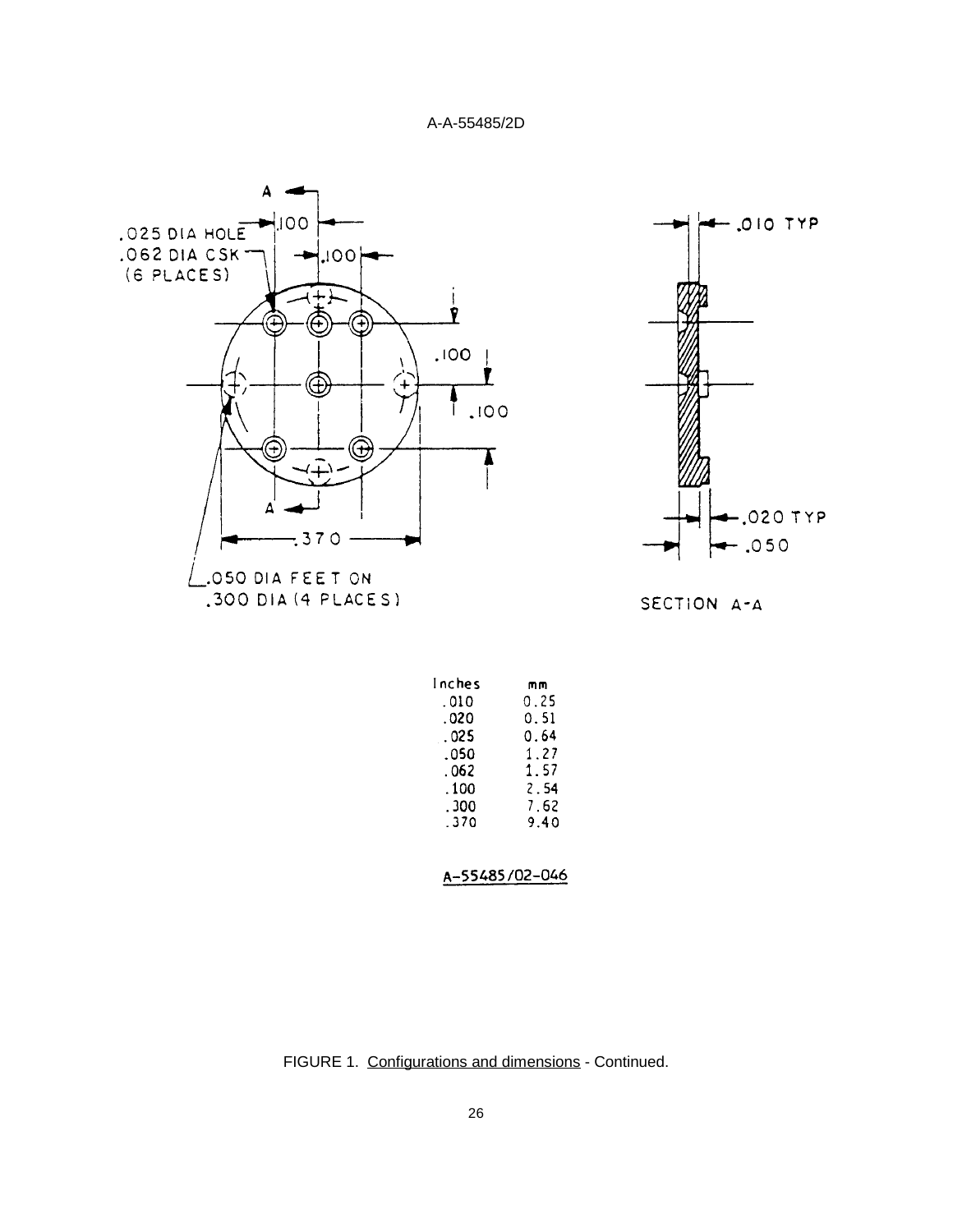

#### NOTES:

- 1. Dimensions are in inches.
- 2. Metric equivalents are given for general information only.
- 3. Tolerance on height of pad shall be ±.015 (0.38 mm).
- 4. Unless otherwise specified, tolerances are  $\pm$ .010 (0.25 mm) for decimals and  $\pm$ 1° on angles. A .010 (0.25 mm) radius is permissible on corners and edges. A 1° draft is permitted on sides.

FIGURE 1. Configurations and dimensions - Continued.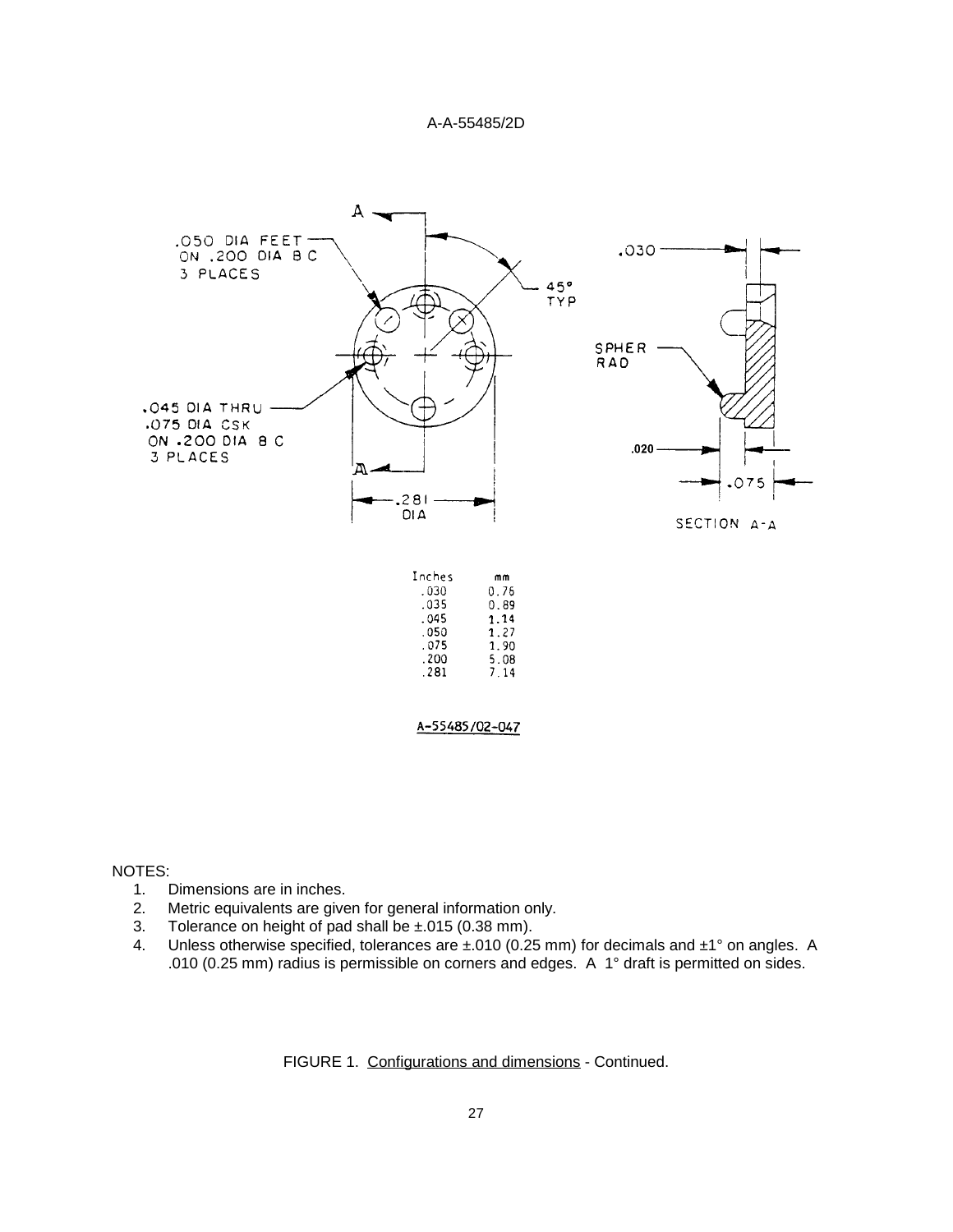#### NOTES.

Commercial products. As part of the market analysis and research effort, this CID was coordinated with the following manufacturers of commercial products. At the time of CID preparation and coordination, these manufacturers were known to have commercial products that would meet the requirements of this CID. (NOTE: This information should not be considered as a list of approved manufacturers or be used to restrict procurement to only the manufacturers shown.)

| <u>MFR's CAGE</u> | MFR's name and address                                                                                                                       | <b>MER's CAGE</b> | MFR's name and address                                                                                                              |
|-------------------|----------------------------------------------------------------------------------------------------------------------------------------------|-------------------|-------------------------------------------------------------------------------------------------------------------------------------|
| 0ZK84             | Micro-Dimensional Products, Inc.<br>548 North Trooper Road<br>Norristown, PA 19403-4536<br>(610) 630-4658<br>http://www.microdimensional.com | 24227             | Teknational Industries, Inc.<br>391 Gregory Street<br>Rochester, NY 14620<br>(585) 473-6310<br>http://www.teknational.com           |
| 08289             | The Delbert Blinn Company, Inc.<br>4460-A Brooks Street<br>Montclair, CA 91763<br>(909) 621-0200<br>http://www.delbertblinn.com              | 32559             | Bivar, Inc.<br>4 Thomas<br>Irvine, CA 92718-2512<br>(714) 951-8808<br>http://www.bivar.com                                          |
| 30161             | Aavid Thermalloy<br>80 Commercial Street<br>Concord, NH 03301<br>(603) 224-9988<br>http://www.aavidthermalloy.com                            | 53174             | <b>APX Plastics Company</b><br>3407 Dalworth Street<br>Arlington, TX 76011-6815<br>(817) 275-3883<br>http://www.apxplastics.com     |
| 21071             | Globe Plastics, Incorporated<br>13477 Twelfth Street<br>Chino, CA 91710-9998<br>(909) 464-1520<br>http://www.globecomposites.com             | 54355             | Accessories For Electronics, Inc.<br>195-Q Central Avenue<br>E. Farmingdale, NY 11735<br>(631) 847-0158<br>http://www.afeaccess.com |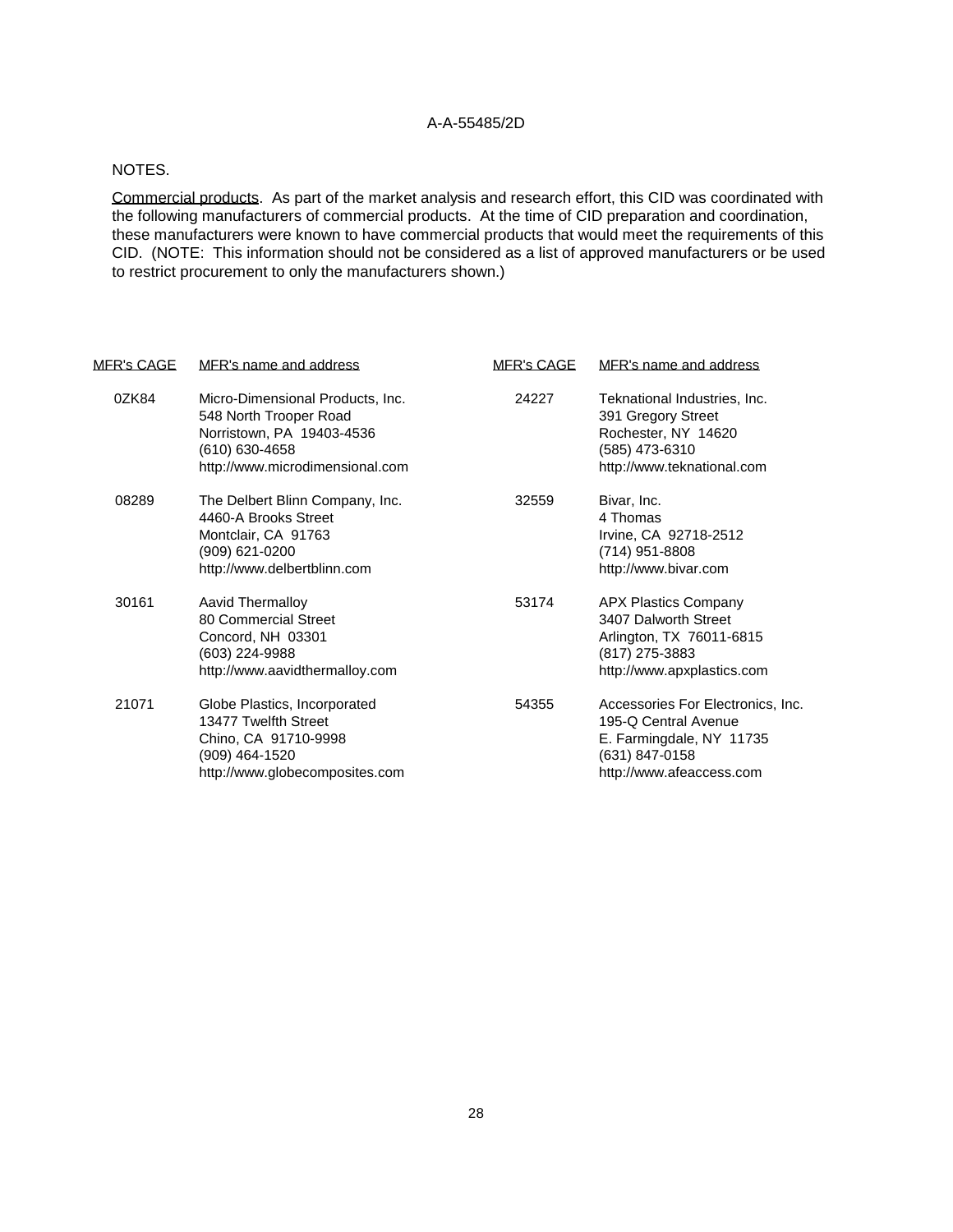Part number (P/N) supersession data. These CID PINs supersede the following MFR's P/N's (table I) and MIL-M-38527/2 P/N's (table ll) as shown. This information is being provided to assist in reducing proliferation in the Government inventory system.

| Dash                     | Manufacturers part number 1/ |           |           |         |       |         |          |          |
|--------------------------|------------------------------|-----------|-----------|---------|-------|---------|----------|----------|
| number<br>(see figure 1) | CAGE                         | CAGE      | CAGE      | CAGE    | CAGE  | CAGE    | CAGE     | CAGE     |
| A-55485/02               | 0ZK84                        | 08289     | 30161     | 21071   | 24227 | 32559   | 53174    | 54355    |
| 001N                     | 10198N                       |           | 7717-253N | 10318-1 |       |         | AP-240/N | 965-540N |
| 001D                     | 10198D                       |           |           | 10318-2 |       |         | AP-240/D | 965-540D |
| 002N                     | 10310N                       |           |           | 10460-1 |       |         | AP-053/N | 965-516N |
| 002D                     | 10310D                       |           |           | 10460-2 |       |         | AP-053/D | 965-516D |
| 003N                     | 10219N                       |           |           | 10344-1 |       |         | AP-155/N | 965-552N |
| 003D                     | 10219D                       |           |           | 10344-2 |       |         | AP-155/D | 965-552D |
| 004N                     | 10195N                       |           | 7717-122N | 10316-1 | 4041  | 616-070 | AP-045/N | 965-563N |
| 004D                     | 10195D                       |           | 7717-122D | 10316-2 |       |         | AP-045/D | 965-563D |
| 005N                     | 10230N                       |           |           | 10350-1 |       |         | AP-262/N | 965-558N |
| 005D                     | 10230D                       |           |           | 10350-2 |       |         | AP-262/D | 965-558D |
| 006N                     | 10311N                       |           |           | 10456-1 |       |         | AP-386/N | 965-543N |
| 006D                     | 10311D                       |           |           | 10456-2 |       |         | AP-386/D | 965-543D |
| 007N                     | 10334N                       |           |           | 10756-1 |       |         | AP-153/N | 965-539N |
| 007D                     | 10334D                       |           |           | 10756-2 |       |         | AP-153/D | 965-539D |
| 008N                     | 10247N                       |           | 7717-30N  | 10152-1 |       | 613-075 | AP-026/N | 965-576N |
| 008D                     | 10247D                       |           |           | 10152-2 |       |         | AP-026/D | 965-576D |
| 009N                     | 10462N                       |           |           | 10742-1 |       |         | AP-158/N | 965-551N |
| 009D                     | 10462D                       |           |           | 10742-2 |       |         | AP-158/D | 965-551D |
| 010N                     | 10123N                       | 404-340-N | 7717-3N   | 10085-1 | 3001  | 503-075 | AP-073/N | 965-581N |
| 010D                     | 10123D                       | 404-340-D | 7717-3D   | 10085-2 |       |         | AP-073/D | 965-581D |
| 011N                     | 10159N                       |           | 7717-238N |         |       |         | AP-068/N | 965-627N |
| 011D                     | 10159D                       |           |           |         |       |         | AP-068/D | 965-627D |
| 012N                     | 10279N                       |           |           |         | 4015  |         | AP-100/N | 965-628N |
| 012D                     | 10279D                       |           |           |         |       |         | AP-100/D | 965-628D |
| 013N                     | 10231N                       |           |           | 10222-1 | 3027  | 516-038 | AP-011/N | 965-557N |
| 013D                     | 10231D                       |           |           | 10222-2 |       |         | AP-011/D | 965-557D |
| 014N                     | 10166N                       | 333-030-N |           | 10054-1 | 3005  | 525-038 | AP-172/N | 965-508N |
| 014D                     | 10166D                       | 333-030-D |           | 10054-2 |       |         | AP-172/D | 965-508D |
| 015N                     | 10076N                       |           |           |         |       |         | AP-127/N |          |
| 015D                     | 10076D                       |           |           |         |       |         | AP-127/D |          |
| 016N                     | 10028N                       |           |           | 10032-1 |       |         | AP-164/N | 965-614N |
| 016D                     | 10028D                       |           |           | 10032-2 |       |         | AP-164/D | 965-614D |

|  | TABLE I. P/N Supersession Data. |
|--|---------------------------------|
|--|---------------------------------|

 $\overline{\mathbf{1}}$ 

See footnote at end of table.

 $\overline{\phantom{a}}$ 

 $\mathbf{r}$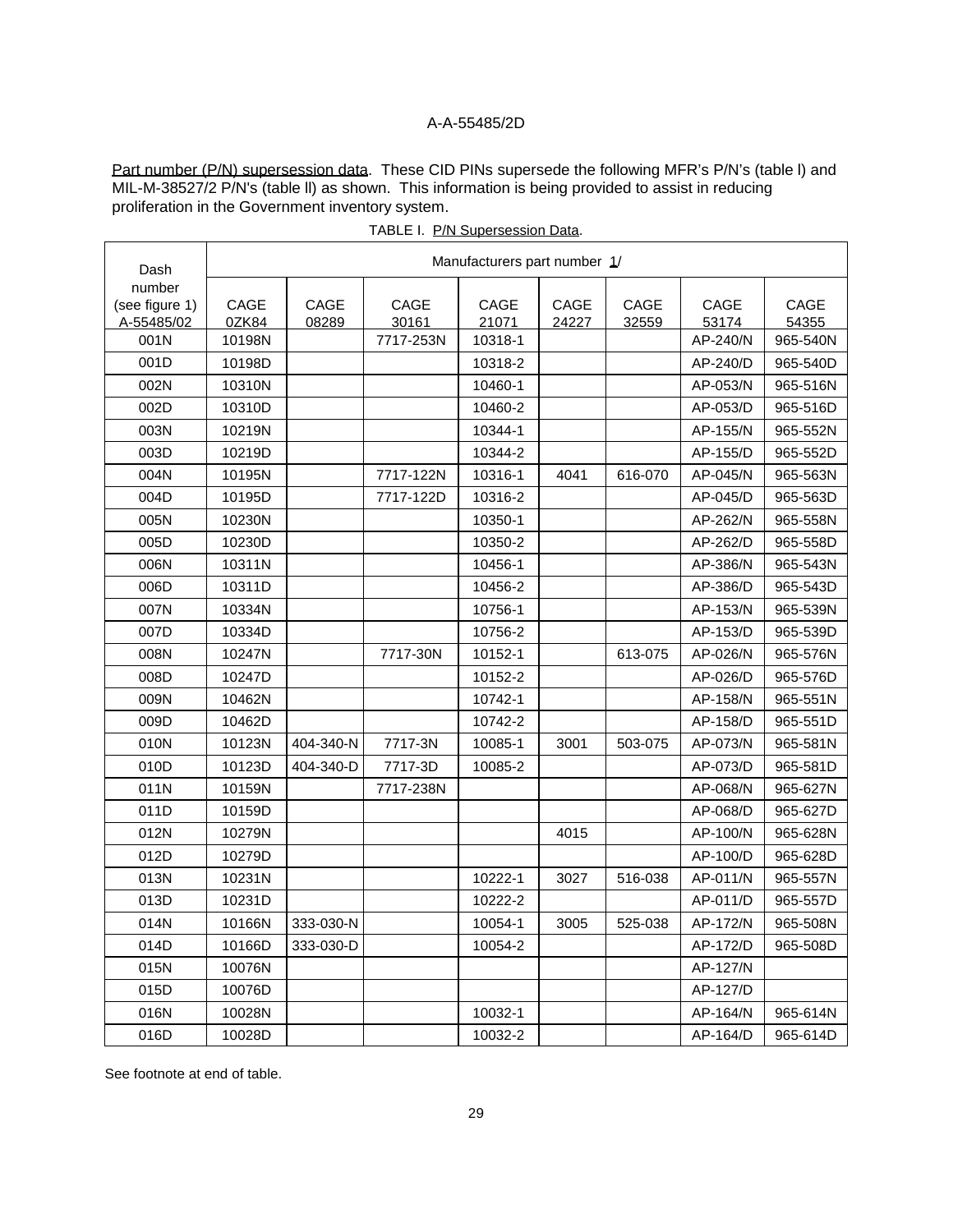| Dash                         |               |               |               | Manufacturers part number 1/ |               |               |               |               |
|------------------------------|---------------|---------------|---------------|------------------------------|---------------|---------------|---------------|---------------|
| number                       |               |               |               |                              |               |               |               |               |
| (see figure 1)<br>A-55485/02 | CAGE<br>0ZK84 | CAGE<br>08289 | CAGE<br>13103 | CAGE<br>21071                | CAGE<br>24227 | CAGE<br>32559 | CAGE<br>53174 | CAGE<br>54355 |
| 017N                         | 10012N        | 333-075-N     | 7717-22N      | 10034-1                      |               |               | AP-006/N      | 965-504N      |
| 017D                         | 10012D        | 333-075-D     | 7717-22D      | 10034-2                      |               |               | AP-006/D      | 965-504D      |
| 018N                         | 10245N        |               | 7717-15N      | 10144-1                      | 3019          | 515-020       | AP-042/N      | 965-503N      |
| 018D                         | 10245D        |               | 7717-15D      | 10144-2                      |               |               | AP-042/D      | 965-503D      |
| 019N                         | 10007N        |               | 7717-178N     | 10182-1                      | 3034          | 520-021       | AP-067/N      | 965-615N      |
| 019D                         | 10007D        |               | 7717-178D     | 10182-2                      |               |               | AP-067/D      | 965-615D      |
| 020N                         | 10127N        |               |               |                              | 3005A         | 511-038       | AP-404/N      | 965-630N      |
| 020D                         | 10127D        |               |               | 10163-2                      |               |               | AP-404/D      | 965-630D      |
| 021N                         | 10027N        |               |               | 10186-1                      |               |               | AP-060/N      | 965-511N      |
| 021D                         | 10027D        |               |               | 10186-2                      |               |               | AP-060/D      | 965-511D      |
| 022N                         | 10207N        |               |               | 10200-1                      |               | 528-117       | AP-133/N      | 965-532N      |
| 022D                         | 10207D        |               |               | 10200-2                      |               |               | AP-133/D      | 965-532D      |
| 023N                         | 10252N        |               |               | 10224-1                      |               |               | AP-275/N      | 965-575N      |
| 023D                         | 10252D        |               |               | 10224-2                      |               |               | AP-275/D      | 965-575D      |
| 024N                         | 10261N        |               |               | 10044-1                      |               |               | AP-429/N      | 965-594N      |
| 024D                         | 10261D        |               |               | 10044-2                      |               |               | AP-429/D      | 965-594D      |
| 025N                         | 10019-1N      | 710-019-N     | 7717-109N     | 10293-1                      |               | 517-095       | AP-450/N      | 965-507N      |
| 025D                         | 10019-1D      | 710-019-D     |               | 10293-2                      |               |               | AP-450/D      | 965-507D      |
| 026N                         | 10103N        |               |               | 10188-1                      |               |               | AP-191/N      | 965-530N      |
| 026D                         | 10103D        |               |               | 10188-2                      |               |               | AP-191/D      | 965-530D      |
| 027N                         |               |               | 7717-128N     | 10728-1                      | 3030          | 527-117       | AP-007/N      | 965-514N      |
| 027D                         |               | 501-000-D     |               | 10728-2                      |               |               | AP-007/D      | 965-514D      |
| 028N                         | 10416N        |               |               |                              |               |               | AP-463/N      | 965-631N      |
| 028D                         | 10416D        |               |               |                              |               |               | AP-463/D      | 965-631D      |
| 029N                         | 10051N        |               |               | 10332-1                      |               |               | AP-190/N      | 965-632N      |
| 029D                         | 10051D        |               |               | 10332-2                      |               |               | AP-190/D      | 965-632D      |
| 030N                         | 10371N        |               | 7717-10N      | 10136-1                      | 4031          | 611-075       | AP-121/N      | 965-573N      |
| 030D                         | 10371D        |               | 7717-10D      | 10136-2                      |               |               | AP-121/D      | 965-573D      |
| 031N                         | ?             |               | 7717-08N      | 10336-1                      |               | 610-075       | AP-459/N      | 965-523N      |
| 031D                         | 10193D        |               | 7717-08D      | 10336-2                      |               |               | AP-459/D      | 965-523D      |
| 032N                         | 10456N        |               |               | 10816-1                      |               |               | AP-122/N      | 965-596N      |
| 032D                         | 10456D        |               |               | 10816-2                      |               |               | AP-122/D      | 965-596D      |
| 033N                         | 10249N        |               | 7717-38N      | 10156-1                      | 4029          | 615-075       | AP-041/N      | 965-562N      |
| 033D                         | 10249D        | 810-249-N     | 7717-38D      | 10156-2                      |               |               | AP-041/D      | 965-562D      |

# TABLE I. P/N Supersession Data - Continued.

See footnote at end of table.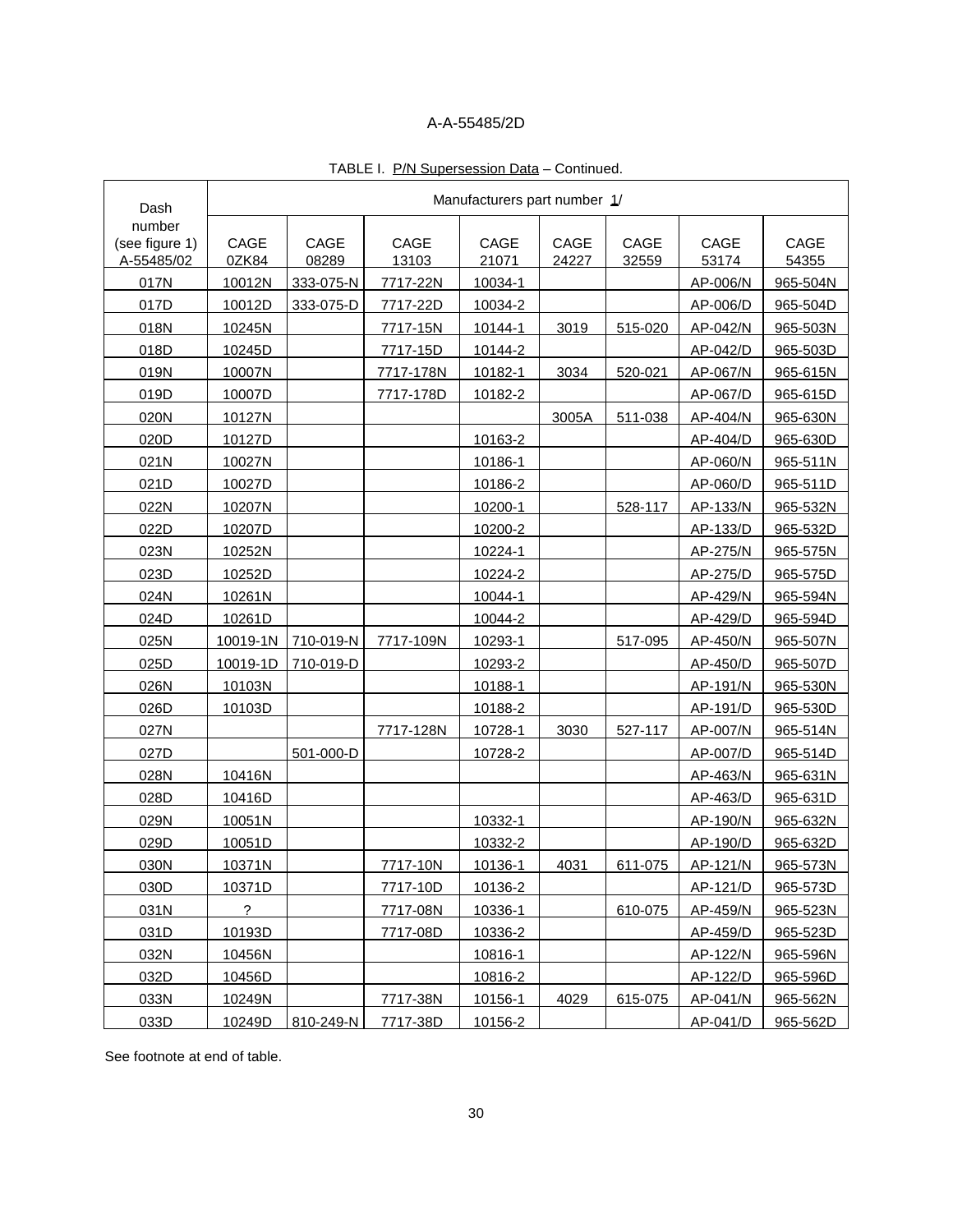| Dash                                   |               |               |               | Manufacturers part number 1/ |               |               |               |               |
|----------------------------------------|---------------|---------------|---------------|------------------------------|---------------|---------------|---------------|---------------|
| number<br>(see figure 1)<br>A-55485/02 | CAGE<br>0ZK84 | CAGE<br>08289 | CAGE<br>13103 | CAGE<br>21071                | CAGE<br>24227 | CAGE<br>32559 | CAGE<br>53174 | CAGE<br>54355 |
| 034N                                   | 10224N        |               |               | 10342-1                      |               |               | AP-257/N      | 965-549N      |
| 034D                                   | 10224D        |               |               | 10342-2                      |               |               | AP-257/D      | 965-549D      |
| 035N                                   | 10219N        |               |               | 10154-1                      |               |               | AP-431/N      | 965-634N      |
| 035D                                   | 10219D        |               |               | 10154-2                      |               |               | AP-431/D      | 965-634D      |
| 036N                                   | 10058N        |               |               | 10174-1                      |               |               | AP-035/N      | 965-565N      |
| 036D                                   | 10058D        |               |               | 10174-2                      |               |               | AP-035/D      | 965-565D      |
| 037N                                   | 10035N        |               |               |                              |               |               |               |               |
| 037D                                   |               |               |               |                              |               |               |               |               |
| 038N                                   | 10099N        |               |               | 10092-1                      |               | 526-090       | AP-173/A/N    | 965-520N      |
| 038D                                   | 10099D        |               |               | 10092-2                      |               |               | AP-173/A/D    | 965-520D      |
| 039N                                   | 10122N        |               |               | 10190-1                      | 3005-C        |               | AP-421/N      | 965-571N      |
| 039D                                   | 10122D        |               |               | 10190-2                      |               |               | AP-421/D      | 965-571D      |
| 040N                                   | 10316N        |               |               |                              |               |               |               | 965-636N      |
| 040D                                   | 10316D        |               |               |                              |               |               |               | 965-636D      |
| 041N                                   | 10454N        |               |               |                              |               |               |               |               |
| 041D                                   | 10454D        |               |               |                              |               |               |               |               |
| 042N                                   | 10343N        |               |               | 10811-1                      |               |               | AP-307/N      | 965-638N      |
| 042D                                   | 10343D        |               |               | 10811-2                      |               |               | AP-307/D      | 965-638D      |
| 043N                                   | 10328N        |               |               | 10666-1                      |               |               | AP-321/N      | 965-639N      |
| 043D                                   | 10328D        |               |               | 10666-2                      |               |               | AP-321/D      | 965-639D      |
| 044N                                   | 10041N        |               |               |                              |               |               |               | 965-644N      |
| 044D                                   | 10041D        |               |               | 10274-2                      |               |               | AP-210/D      | 965-644D      |
| 045N                                   | 10240N        |               |               | 10218-1                      |               |               | AP-269/N      | 965-641N      |
| 045D                                   | 10240D        |               |               | 10218-2                      |               |               | AP-269/D      | 965-641D      |
| 046N                                   | 10276N        |               |               | 10418-1                      |               |               | AP-418/N      | 965-642N      |
| 046D                                   | 10276D        |               |               | 10418-2                      |               |               | AP-418/D      | 965-642D      |
| 047N                                   | 10076-10N     |               |               |                              | 3006          | 508-075       | AP-426/N      | 965-408N      |
| 047D                                   | 10076-10D     |               |               |                              |               |               | AP-426/D      | 965-643D      |

#### TABLE I. P/N Supersession Data - Continued.

1/ The manufacturer's P/N shall not be used for procurement to the requirements of this CID. At the time of preparation of this CID, the aforementioned commercial products were reviewed and could be replaced by the CID PIN shown. For actual part marking requirements see the marking paragraph.